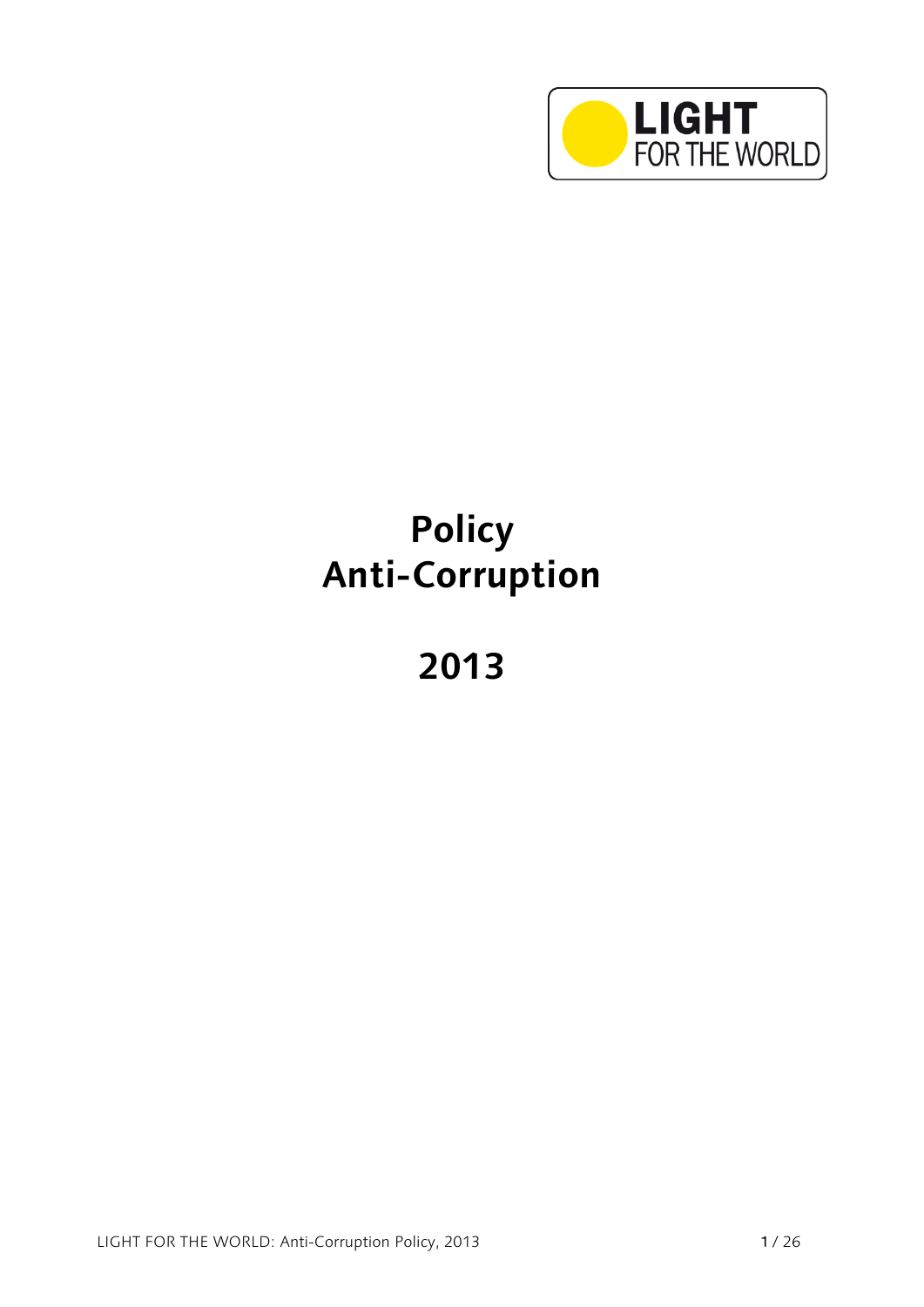# Table of Content

| 1.1<br>1.2<br>1.3        |      |  |  |  |
|--------------------------|------|--|--|--|
|                          |      |  |  |  |
| 2.1<br>2.2<br>2.3<br>2.4 |      |  |  |  |
|                          |      |  |  |  |
| 3.1<br>3.2<br>3.3        |      |  |  |  |
|                          |      |  |  |  |
|                          |      |  |  |  |
| 4.1<br>4.2               |      |  |  |  |
|                          |      |  |  |  |
| 5.1.<br>5.2<br>5.3       | . 14 |  |  |  |
|                          |      |  |  |  |
|                          |      |  |  |  |
|                          |      |  |  |  |

| Different Forms of Corruption                                  |
|----------------------------------------------------------------|
| <b>Clause for Partnership Agreements</b>                       |
| Checklist in case of a complaint within the confederation      |
| Checklist in case of a complaint within programme/project work |
| Checklist on Legal-Action-Cases                                |
|                                                                |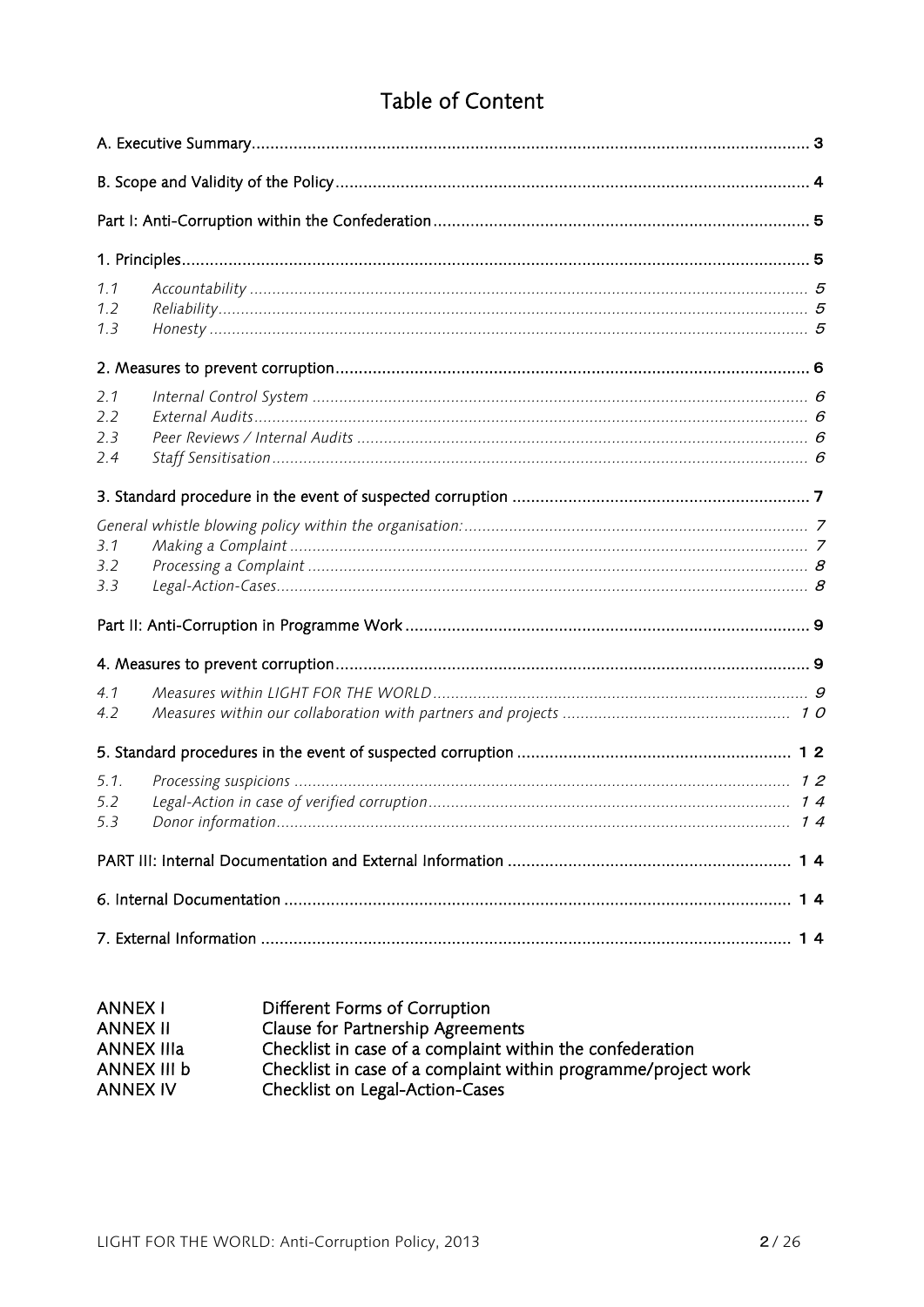#### <span id="page-2-0"></span>A. Executive Summary

Corruption is defined as "the abuse of entrusted power for private gain<sup>1</sup>". It is best known as bribery, fraud and theft, conflict of interest, embezzlement and extortion/blackmail, gifts, nepotism and favouritism. It is important to realise that corruption has many faces and does not exclusively take the form of money. To provide a person with a job, services or other favours can also be a form of corruption. It threatens effective programmatic work in the South and the North, good-governance, sustainable development, democratic processes and fair businesses.

LIGHT FOR THE WORLD reaffirms with this Policy, that no kind of corruption, whatsoever, will be concealed, accepted, negated or understated under any circumstances. This Policy provides guidance for being a transparent organisation as well as setting the appropriate course of action when dealing with the different faces of corruption.

The Policy covers both corruption within the own structures and relations as well as within project partners supported. Key elements include:

- Principles and Measures to prevent corruption
- Procedures in cases of suspected corruption
- Internal Documentation and External Information

It is paramount that LIGHT FOR THE WORLD does everything to prevent corruption at the outset. However, in the event of suspected corruption or corrupt behaviour, LIGHT FOR THE WORLD ensures that prompt, clear and transparent measures are in place in order to investigate the situation thoroughly.

Key approaches are to sensitize and train all staff, freelancers and volunteers of LIGHT FOR THE WORLD on the issue(s), to create an open atmosphere to raise complaints, and to support internal learning and further enhancement of internal control systems (ICS). Equally, LIGHT FOR THE WORLD is committed to be transparent on suspected corruption and will publish an annual external report with an overview on complaints, corruption cases and the way, they were dealt with. LIGHT FOR THE WORLD hopes, that this will also contribute to cross-organisational learning and to overcome tabooing corruption.

 $\overline{a}$ 

<sup>&</sup>lt;sup>1</sup> Transparency International, http://www.transparency.org/news\_room/faq/corruption\_faq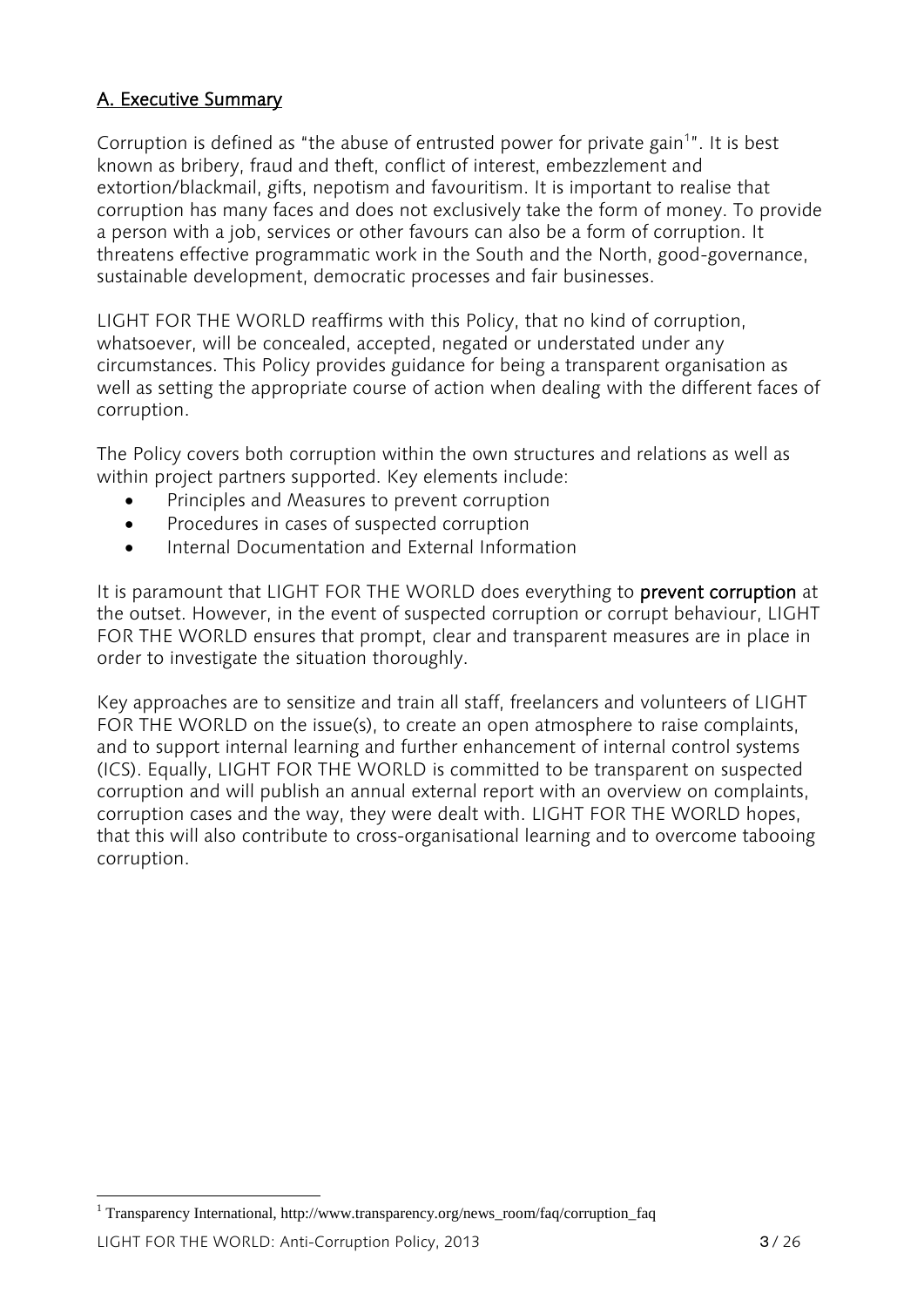#### <span id="page-3-0"></span>B. Scope and Validity of the Policy

The Policy enters into force on 1 January, 2014 and will be reviewed by the end of 2017.

The Policy is built on the three core values **integrity** (ensuring the highest standards of ethics, and honesty), responsibility (resulting in high level of performance, professionalism and accountability) and transparency (acting with openness, equity and objectivity). It should be the personal concern of every staff member and all those doing business on behalf of LIGHT FOR THE WORLD to observe, protect and respect these core values.

While as a learning organisation a culture is promoted, that allows for faults and respective transparent processes to deal with them, it has to be stressed that no kind of corruption, whatsoever, will be concealed, accepted, negated or understated under any circumstances

This Anti-Corruption Policy is binding for:

- all employees of the confederation including the employees in the local offices
- all consultants or other freelance or voluntary staff of the confederation
- all board members and members of LIGHT FOR THE WORLD

Each of them is requested to be vigilant for any signs of misconduct within the structures of and around LIGHT FOR THE WORLD.

In project partnerships a clause on anti-corruption is an intrinsic part of the partnership agreements and Memorandum of Understanding's.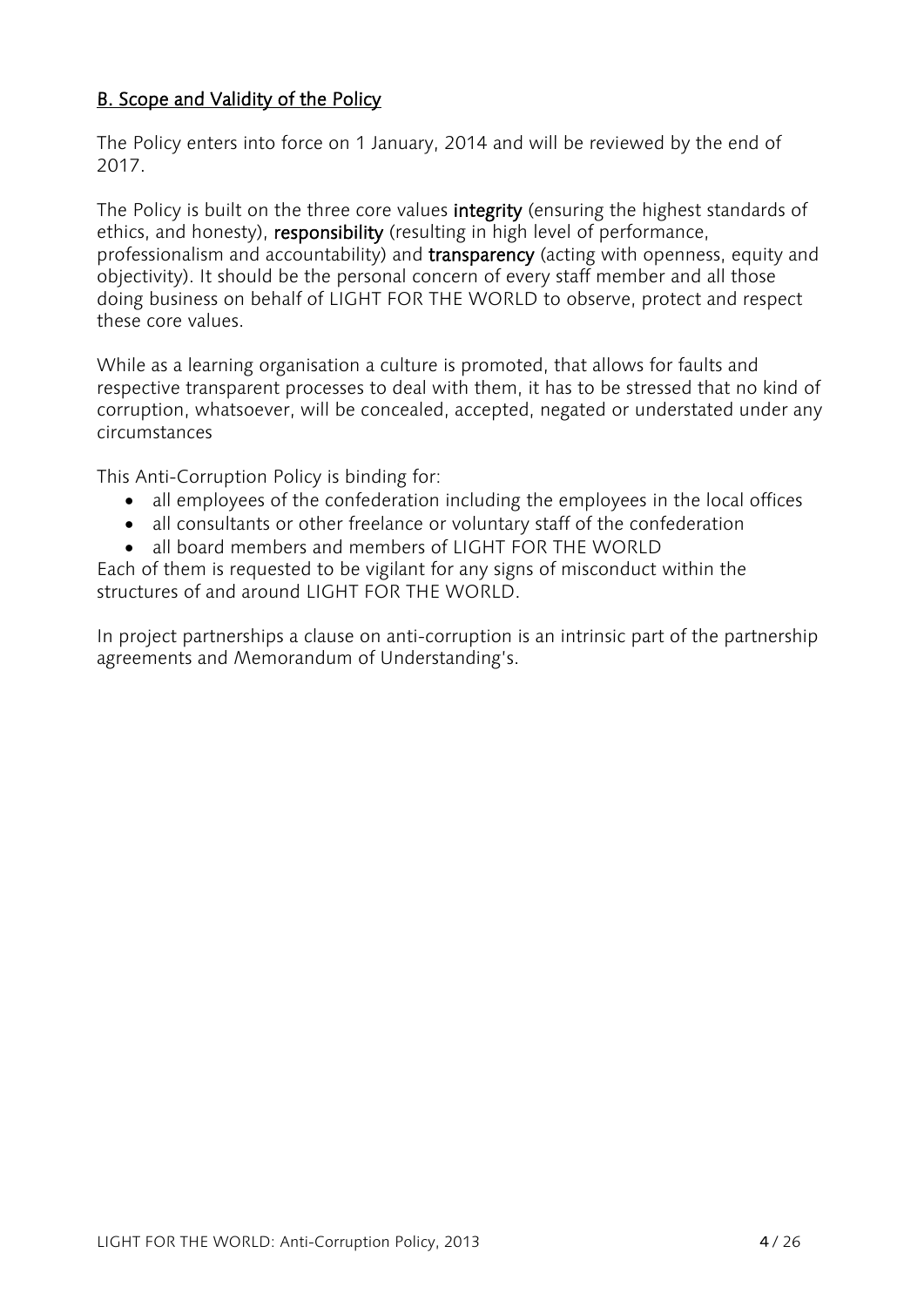# <span id="page-4-0"></span>Part I: Anti-Corruption within the Confederation

#### <span id="page-4-1"></span>1. Principles

#### <span id="page-4-2"></span>1.1 Accountability

LIGHT FOR THE WORLD has a high responsibility towards beneficiaries, partners and donors. Governance, decision-making, and resource management are highly transparent. Respective Information is publicly available on the homepages of the Confederation and of all its members.

On an annual basis narrative reports provide a clear picture on the impact of the work, the main areas of involvement, as well as on income and expenditure in the reporting period. These narrative reports are published by each Confederation member for their constituency. On Confederation level an international narrative report is published.

In focus countries it is envisaged to produce annual reports, providing an overview on impact, action taken and resources invested.

All Confederation members publish on annual basis a financial report, which includes a profit and loss statement, the balance sheet, and other key financial indicators, besides information on output and impact of the work.

All these reports are published on the respective webpages in an easy to find place.

#### <span id="page-4-3"></span>1.2 Reliability

All employees and freelancers/voluntary staff working for LIGHT FOR THE WORLD are required to be ethical, efficient, effective and professional both in the work and in their relation with other workers. They are faithful towards LIGHT FOR THE WORLD as an employer and towards the organisation's values, interests and mission. This includes giving constructive criticism to the employer.

Furthermore all employees can trust that LIGHT FOR THE WORLD will handle any suspicions towards an employee with due diligence and integrity and will not linger on false or empty accusations.

#### <span id="page-4-4"></span>1.3 Honesty

We do our best to ensure that all stories used for fundraising and public relation are respectful and true. The principle of LIGHT FOR THE WORLD towards our beneficiaries is to uphold and respect the dignity of the person. LIGHT FOR THE WORLD is committed to not endanger beneficiaries or partners.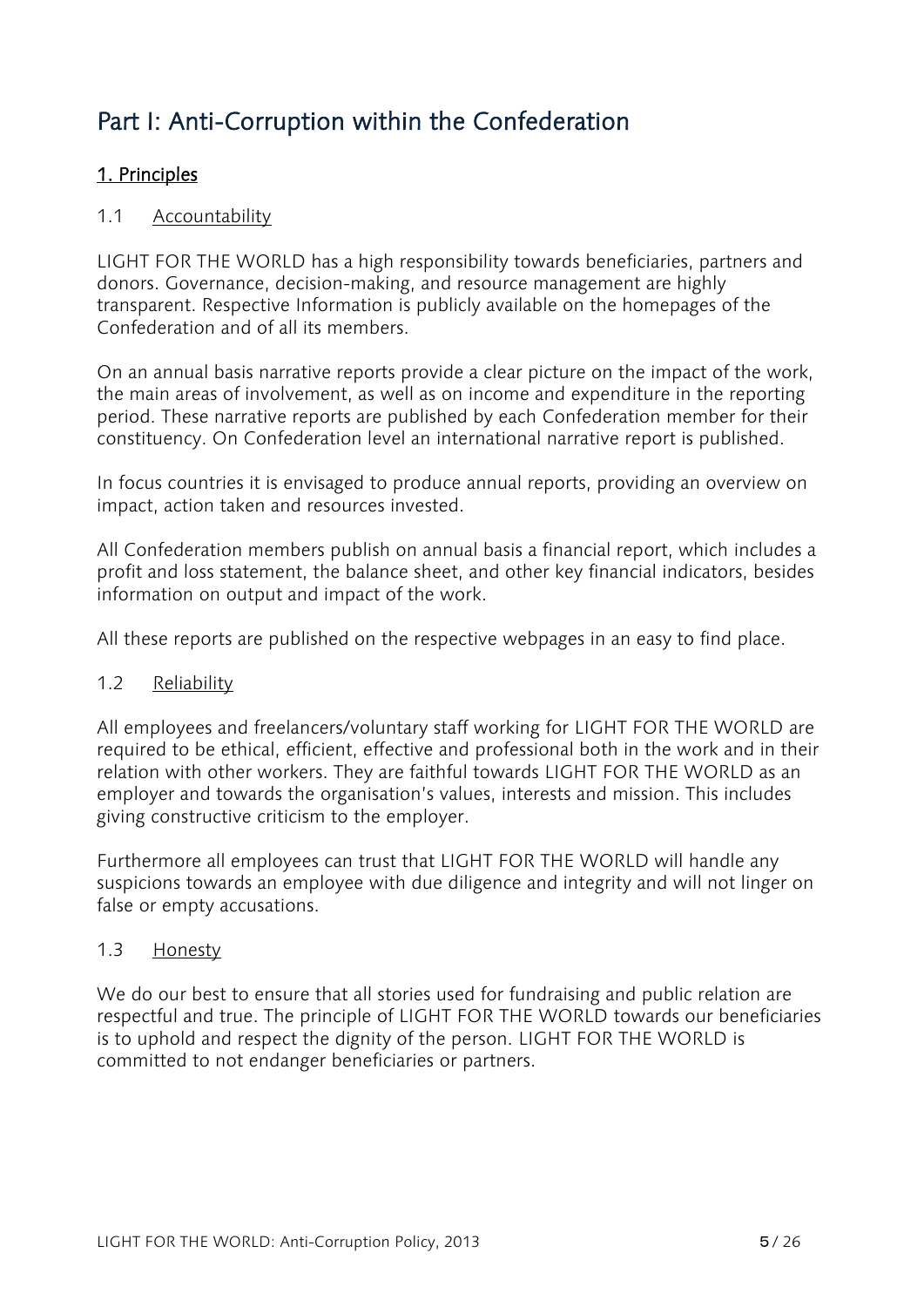#### <span id="page-5-0"></span>2. Measures to prevent corruption

#### <span id="page-5-1"></span>2.1 Internal Control System

All LIGHT FOR THE WORLD Confederation members have established an effective and efficient Internal Control System (ICS). Within the ICS risk areas for corruption are addressed adequately within national laws, regulations and guidelines:

- Governance structure: avoiding conflicts of interest, separation of control and management function, voluntarism at Boards
- Human Resource Management: transparent recruitment processes, regular assessments and appraisals
- Procurement: transparent procurement processes, demand for more offers and involvement of additional personnel above a certain investment, avoiding conflict of interest
- Financial Management: four eyes principle, rotation of responsibilities e.g. for the cash register, internal control mechanisms for financial transactions, advance payments

The standards of the ICS are part of the external auditing process of LIGHT FOR THE WORLD. The ICS is enhanced annually based on the results of the external examination, the learning from corruption cases and good practice in other organisations.

#### <span id="page-5-2"></span>2.2 External Audits

The financial performance, financial systems and financial management of all LIGHT FOR THE WORLD Confederation members are audited by certified external auditors according to national and international standards on annual basis. The auditors (the organisation or the people within the organisation doing the audit) have to be changed every five years.

Additionally external national or international public seals of quality and/or taxdeductibility are compulsory.

#### <span id="page-5-3"></span>2.3 Peer Reviews / Internal Audits

Peer reviews and Internal Audits are conducted among the Confederation members and operational units. Written reports on findings and recommendations are used internally for follow up.

#### <span id="page-5-4"></span>2.4 Staff Sensitisation

<span id="page-5-5"></span>In order to ensure a proper implementation of this Policy and that all employees and freelancers/voluntary staff members are aware of its content, regular trainings are offered. At the beginning of an employment at LIGHT FOR THE WORLD, a session on corruption and transparency will be part of the general training. Every two to four years, trainings (either online or in physical meetings; with expert input) on new developments and the way LIGHT FOR THE WORLD handles corruption is offered to all staff members.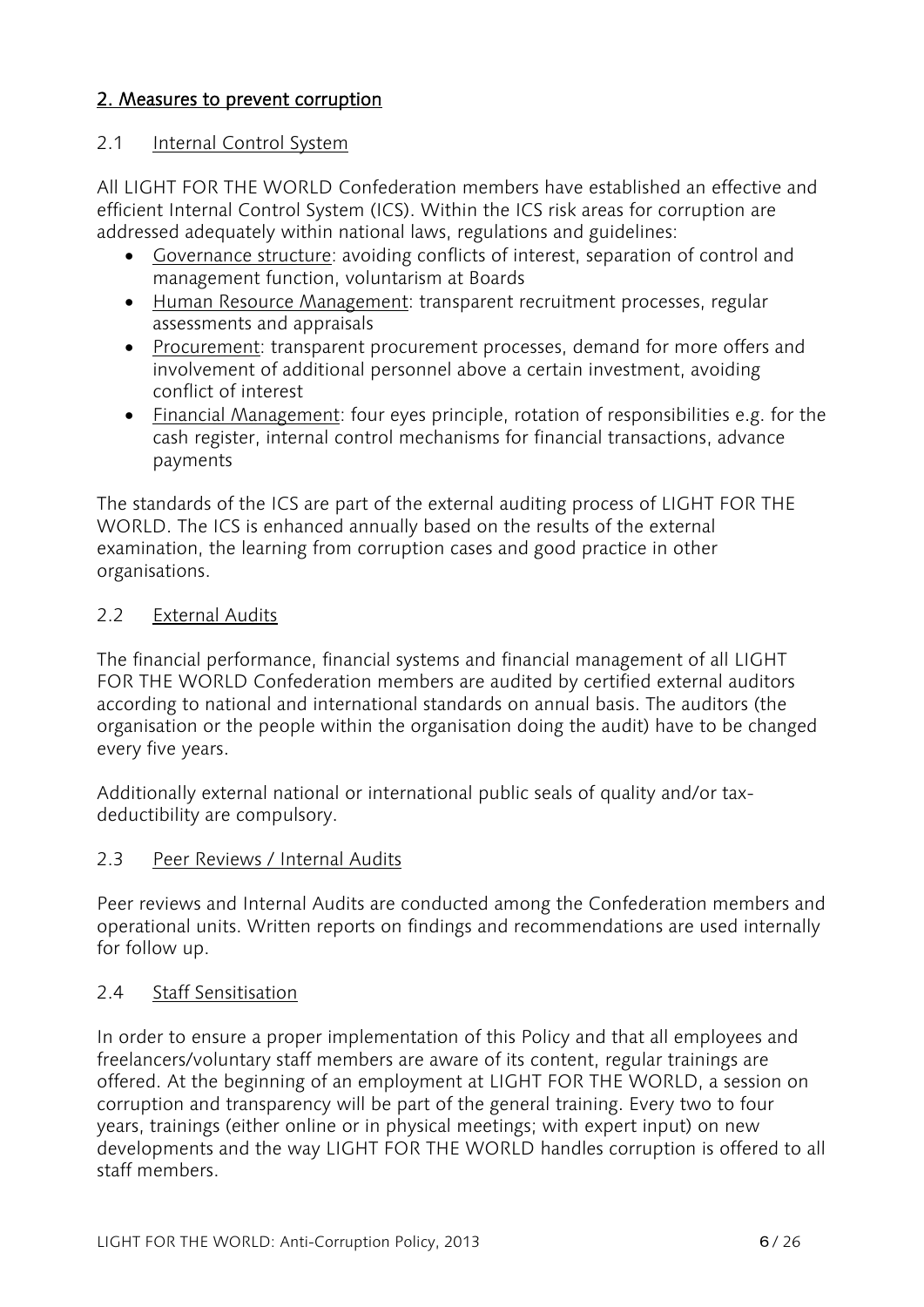#### 3. Standard procedure in the event of suspected corruption

LIGHT FOR THE WORLD has a clear whistle-blowing policy when concerns of misconduct are raised within the organisation. Information is handled confidentially and with the greatest respect by the person investigating. All personal data is protected.

<span id="page-6-0"></span>General whistle blowing policy within the organisation:

- Complaints can be raised on all levels within the LIGHT FOR THE WORLD confederation.
- All complaints about misconduct within the organisation are investigated thoroughly, sensitively and fairly.
- Employees or other LIGHT FOR THE WORLD stakeholders, who raise a suspicion in good faith, irrespective of whether the allegation is later confirmed to be true or not, will be protected.
- If confidentiality is requested, strong efforts will be made to protect the identity of the person who voices his/her complaint. In a case where discovering the truth would be hindered by complete confidentiality, LIGHT FOR THE WORLD will not be able to guarantee this to the reporting person. The reporting person has the possibility to retract the suspicion at any time.

#### <span id="page-6-1"></span>3.1 Making a Complaint

In principle all kinds of concerns should be raised as soon as possible. In principle the complaint should be as clear as possible containing:

- a clear description of the situation
- the name of the person and/or department concerned
- the date on which the conduct/decision in question took place

There are several ways to raise a complaint (even anonymously, if necessary):

- 1) Send a complaint to: complaint[s@light-for-the-world.org](mailto:complaints@light-for-the-world.org) This e-Mail box will be accessible to the "complaints team", which consist of a person within the Unit for Programme Support and International Advocacy as well as one nominated person from each Confederation member.
- 2) Post a complaint to: LIGHT FOR THE WORLD - Unit for Programme Support and international Advocacy Complaints Team Niederhofstrasse 26 1120 Vienna, Austria, Europe Post will be delivered to the UPSA person in charge without prior opening.
- 3) Go to your immediate line manager or, if there is a good reason not to, address the next hierarchical manager.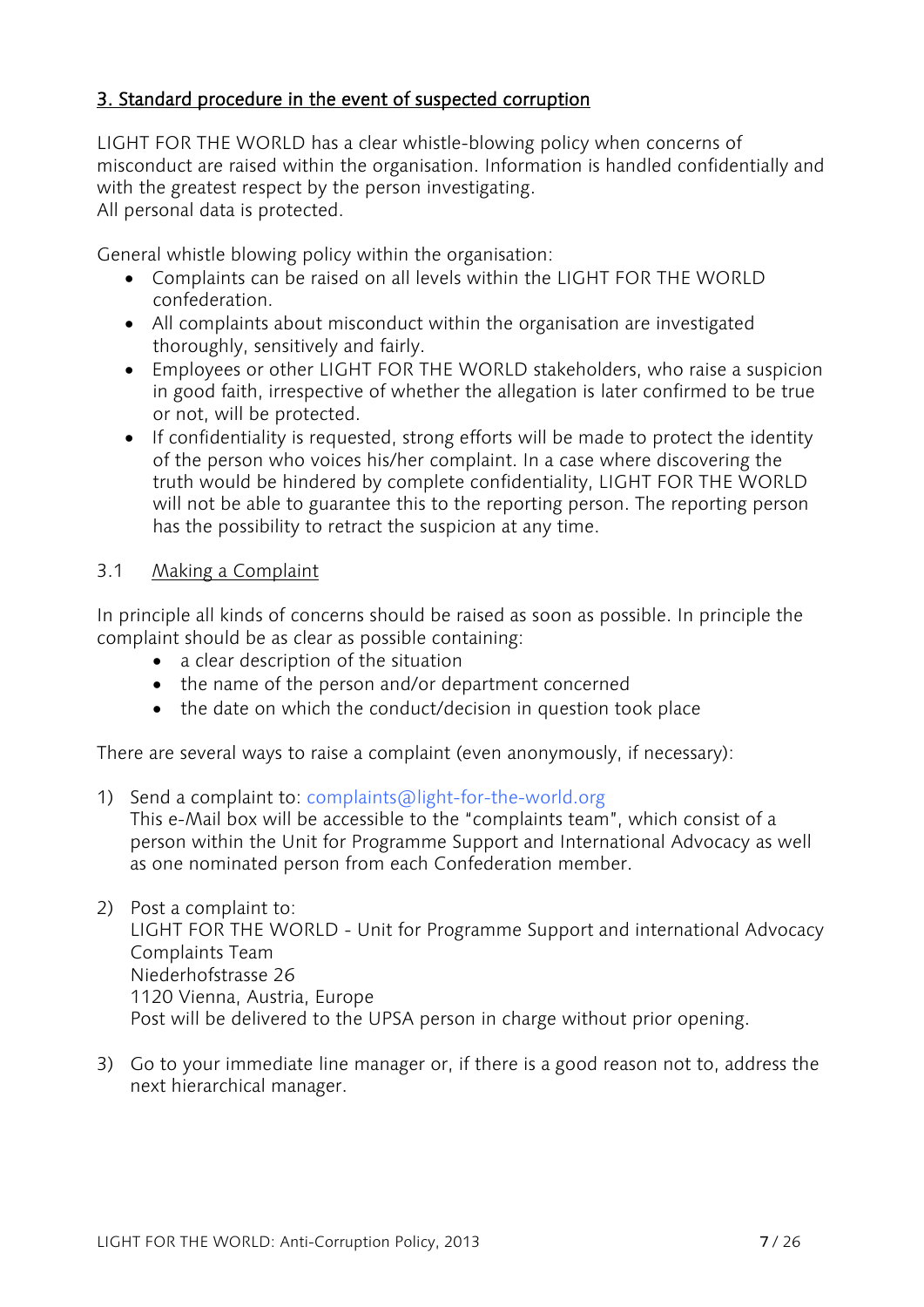#### <span id="page-7-0"></span>3.2 Processing a Complaint

- 1. *Information flow*: The concern letter/eMail will be forwarded directly to the immediate superior (if not directly informed) of the person/persons suspected. If the suspected person is the director of a confederation member, it will be dealt with by the respective board. The immediate superior dealing with the complaint will confirm receipt to the complaints team.
- 2. *Inform senior management:* If the case of corruption could be of interest to the national/international press, the senior management is immediately informed of the investigation.
- 3. *Background check on incoming suspicion*: The investigation will be conducted by the superior and the next line manager is kept up to date. The suspected person has the chance to describe his/her view of the complaint. If there is a good reason for not involving the suspected person, or if the reporting person is not satisfied with the way in which the reported complaint was addressed, this should conveyed to the next level of management.
- 4. *Advice on how to settle the concern*: After investigation the superior advises the next level of management on how to settle the complaint by sending them a report containing his/her findings, recommendations and the views of the suspected person, the complainant and relevant staff member. The report may also include general recommendations to enhance the ICS and/or current practices.
- 5. *Decision*: The senior management then decides what should be done about the particular case and informs the persons involved in writing of the results of the inquiry, the decision taken and any conclusions attached to the decision.
- 6. *Chance to appeal*: After communicating the decision to the person in suspect, he/she has the chance to appeal and send his/her view to the respective chair of the board.
- 7. *Sanctions*: The agreed sanctions are executed.
- *8. Internal Information:* The complaints team receives a copy of the report (4.), as well as information on decisions taken and possible sanctions

#### <span id="page-7-1"></span>3.3 Legal-Action-Cases

LIGHT FOR THE WORLD complies with rules and regulations of the national law and cooperates with the respective legal authorities. In case of violations/infringements of applicable laws legal measures will be taken, except:

- the life & health or security of persons is endangered
- there is evidence that the authorities are corrupt
- human rights are likely to be violated
- disproportionate financial and reputation risks for LIGHT FOR THE WORLD

These forms of corruption are listed in Annex IV (Checklist).

The employee will further be released from work and is requested to repair the damage caused by the corrupt behaviour (return or repay amounts, etc.). A sample of these forms of corruption is listed in Annex IV (Checklist).

In all suspected Legal Action Cases the senior management and the director(s) has/have to be informed before the investigation starts.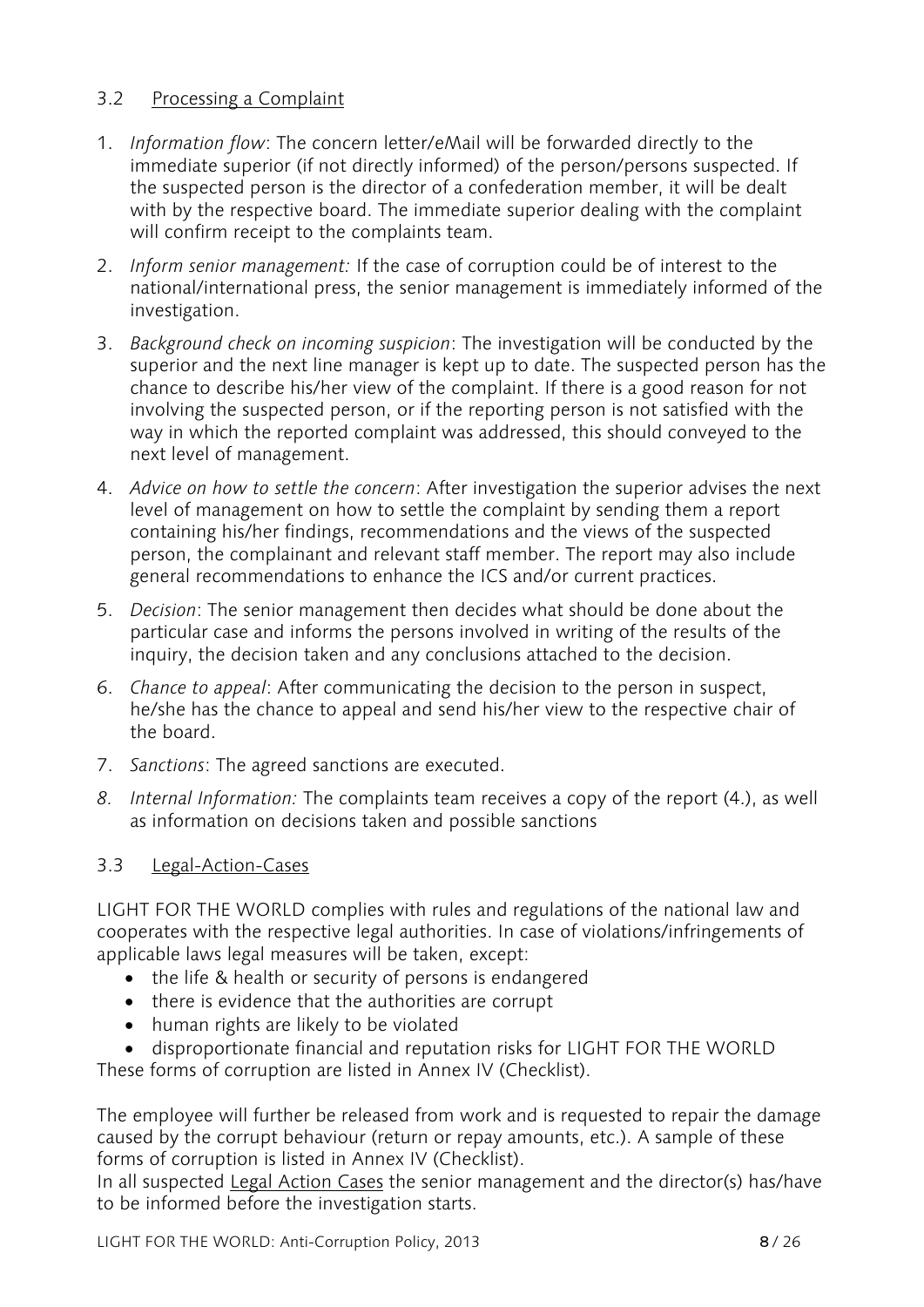# <span id="page-8-0"></span>Part II: Anti-Corruption in Programme Work

Corruption in project work leads to ineffectiveness and wrong distribution of resources. In developing countries as well as everywhere else the most marginalised people (e.g. persons with disabilities) suffer the most from corruption.

Typically, corruption is revealed either through control mechanisms and evaluations or through a hint from a staff member, a partner or an external stakeholder in relation with the partner organisation.

#### <span id="page-8-1"></span>4. Measures to prevent corruption

LIGHT FOR THE WORLD has established a range of procedures, control mechanism and a comprehensive monitoring system building a solid base in order to try to prevent corruption at the outset. This includes the regular monitoring of the expenditures and balances and the activities implemented. LIGHT FOR THE WORLD is constantly working to improve these measures.

#### <span id="page-8-2"></span>4.1 Measures within LIGHT FOR THE WORLD

#### 4.1.1 Financial Transactions

LIGHT FOR THE WORLD has put in place clear structures for the financial transactions with the partners/programmes.

These measures include:

- transactions made only according to an agreed financial annual plan for the project/programme (part of the project agreement),
- payments in instalments
- bank statements from the transferred funds
- a system that demands financial reports prior to the transfer of further instalments

#### 4.1.2 Rotation System

<span id="page-8-3"></span>LIGHT FOR THE WORLD rotates the project/programme officers. Latest every eight years a project/programme officer employed by LIGHT FOR THE WORLD has to change the country (or projects) he/she is working with. Amongst other reasons this is seen as a measure against corruption, which is more likely to happen when project partners are dealing over years always with the same person.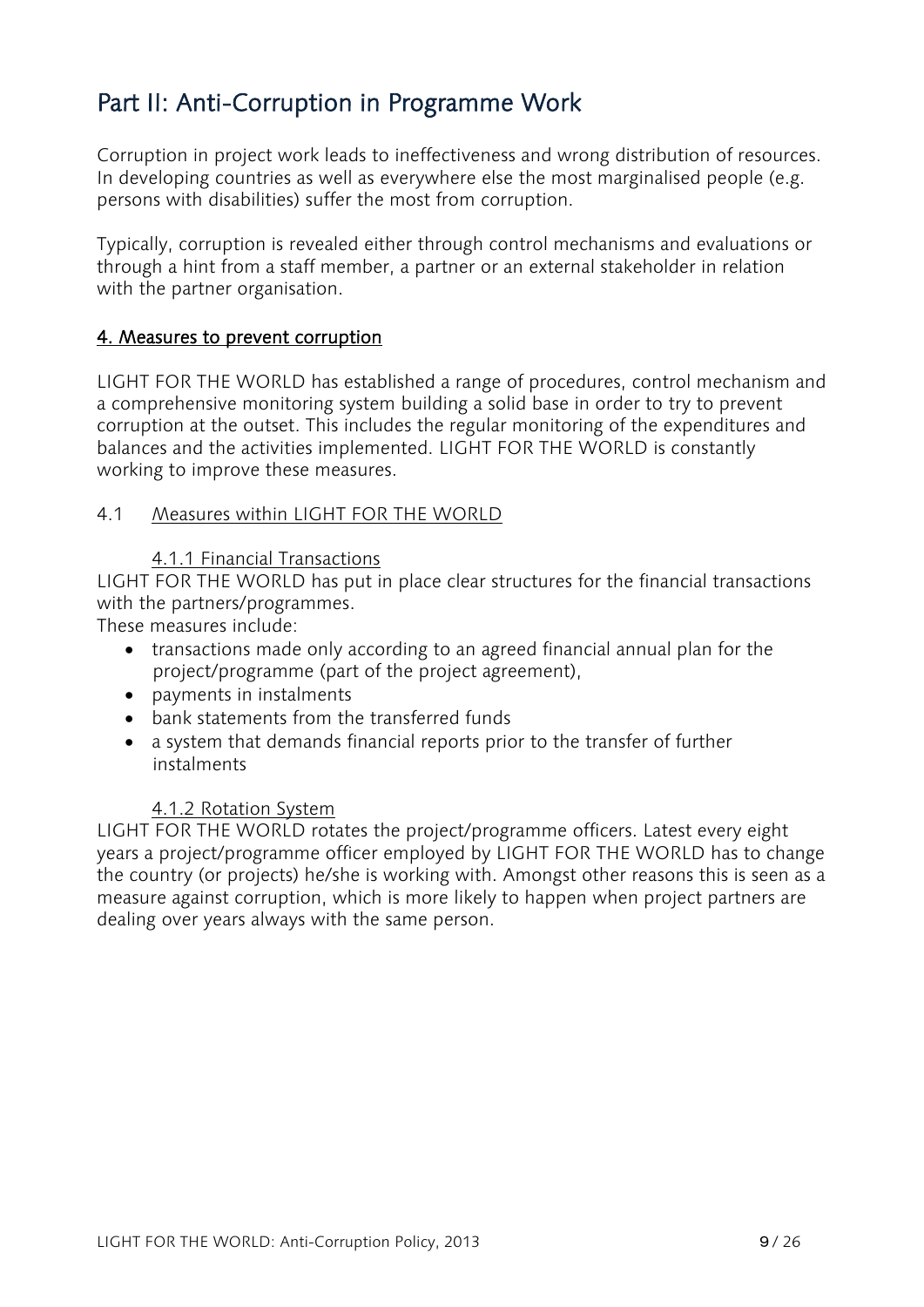#### 4.2 Measures within our collaboration with partners and projects

4.2.1 Different Levels of Partnership when working with LIGHT FOR THE **WORLD** 

- Strategic Partners: Strategic Partners are key partners on regional or national level for the development and implementation of the country programme.
- Project Partners: The partnerships with Project Partners are based on the agreement to implement (a) specific project(s).
- Support Partners: LIGHT FOR THE WORLD provide limited financial support, based on a concrete project proposal.

The following tools (4.2.2-4.2.8) are compulsory for strategic and project partners. Support partners are mentioned separately.

#### 4.2.2 Internal Partner Assessment

All new partner organisations have to be assessed with the respective assessment tool (compulsory Partner Assessment and Capacity Building Tool) when starting a partnership (exception: support partnerships/one time partnership below 10.000€). During a partnership all partners are assessed annually using the internal Partner Assessment Tool (if possible on project visits). In order to prevent or to detect corruption these tools comprise questions on Transparency, Anti-Corruption and Conflict of Interests and on the Internal Control Systems. LIGHT FOR THE WORLD strives to establish a trustful relationship with long-term partners through regular monitoring visits and timely reporting*.*

#### 4.2.3 Internal Project Assessment

LIGHT FOR THE WORLD projects are usually implemented by local partner organisations. After handing in new proposals the project cycle system starts. One of the tools within this cycle is the compulsory "Project Assessment and Capacity Building Tool". The respective project officer from LIGHT FOR THE WORLD assesses the project using this tool. In order to prevent corruption as much as possible in project work this tool includes questions on planned investments, on the cost-benefit ratio and on Planning, Monitoring and Evaluation Systems. The final decision of funding is made by the responsible manager, after recommendation of an internal committee. Funding agreements are usually made for 1 to 3 years (depending on the confederation member).

#### 4.2.4 Partnership Agreements, Contracts with Partners

When implementing a project, all partners have to sign a partnership agreement, which forms the legal basis of the partnership. These agreements include a clause on anticorruption (see Annex II).

#### 4.2.5 Internal Financial Reporting

All project partners of LIGHT FOR THE WORLD have to submit financial reports twice a year (as stated in the partnership agreement).

The project partner always reports the actual spent budget. If there is a balance between the transferred and spent money at the end of the financial year, the remaining amount needs to be transferred to the next financial year. In case there is a balance between the transferred and spent money at the end of a partnership the balance has to be reimbursed to LIGHT FOR THE WORLD. Every single project has to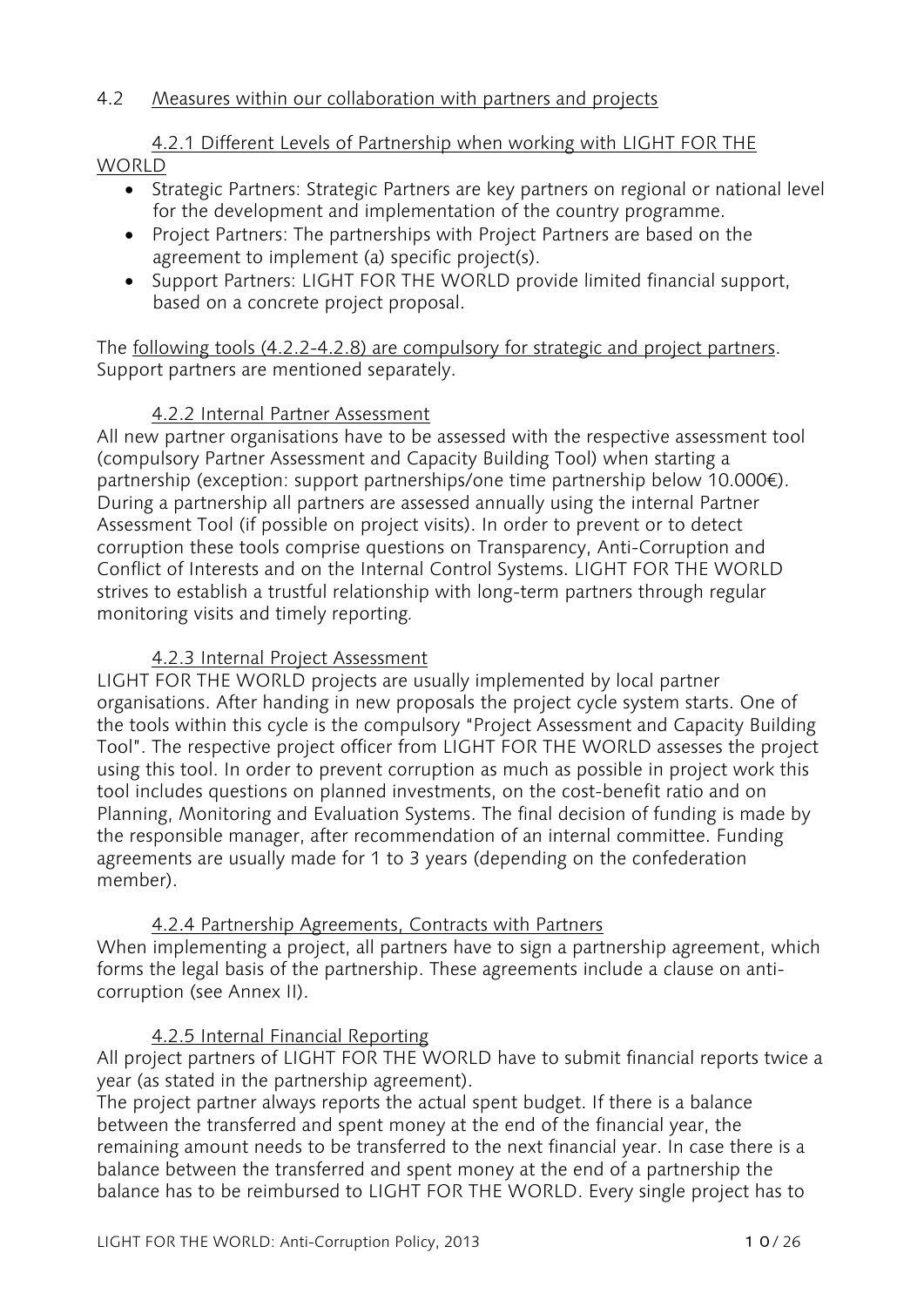be internally evaluated at the latest six months after closing date and an external audit is requested at the latest one year later.

Every effort should be made to open special accounts for projects exceeding 100.000 EURO / year. Where this is not possible a separate account line shall be maintained within a given project account.

#### 4.2.6 External financial reports

Before starting a partnership LIGHT FOR THE WORLD asks for financial audits (or reliable financial reports) from the organisation. If feasible these cover the last three financial years of the partner organisation.

At the end of every financial year the project partner has to submit an external audit report conducted by a registered auditor according to international standards. For partners receiving less than 25.000,00 EUR annual contribution from LIGHT FOR THE WORLD, an external audit is not obligatory.

LIGHT FOR THE WORLD prefers overall financial audits of the organisation, showing the contribution and use of support from LIGHT FOR THE WORLD. In case this is not possible (from the partner or a back-donors side), project audits are requested (showing wherever possible also other contributions to the project).

LIGHT FOR THE WORLD is committed to strengthening partners' systems, and hence does directly impose/contract specific auditors on project partners in exceptional cases only (e.g. co-funding requirements). Anyhow, an auditor chosen by a project partner requires approval from LIGHT FOR THE WORLD. LIGHT FOR THE WORLD may propose specific terms of reference for the auditing process. All auditors (the organisation and the people within the organisation doing the audit) have to be changed every five years, unless decided differently by LIGHT FOR THE WORLD.

#### 4.2.7 Regular narrative Reporting

During a project period the partner has to provide bi-annual narrative reports about the implementation of the project (as stated in the partnership agreement).

#### 4.2.8 Networking

Before entering an agreement with a new partner, LIGHT FOR THE WORLD will try to get information from other existing and former donor organisations as well as from networks of the same partner.

- How long do/did they have experience working with the partner?
- How is/was their overall experience with this partner in terms of administration, reporting, effectiveness?
- Have they experienced any types of misuse of funding within this partner?
- Would they advise us to work with this partner and why (or why not)?

#### 4.2.9 Rules and Regulations for Support Partnership and Emergency Support For both types of support the exclusion and minimum criteria for partnerships mentioned in the "Partner Assessment and Capacity Building Tool" have to be respected. Decisions on external financial audits have to be made upon the situation. Internal financial audits twice a year are compulsory.

#### 4.2.10 Monitoring Visits

In order to discuss and verify the reports, it is strongly recommended to visit all partner organisations on an annual basis in addition to regular contacts with the country-office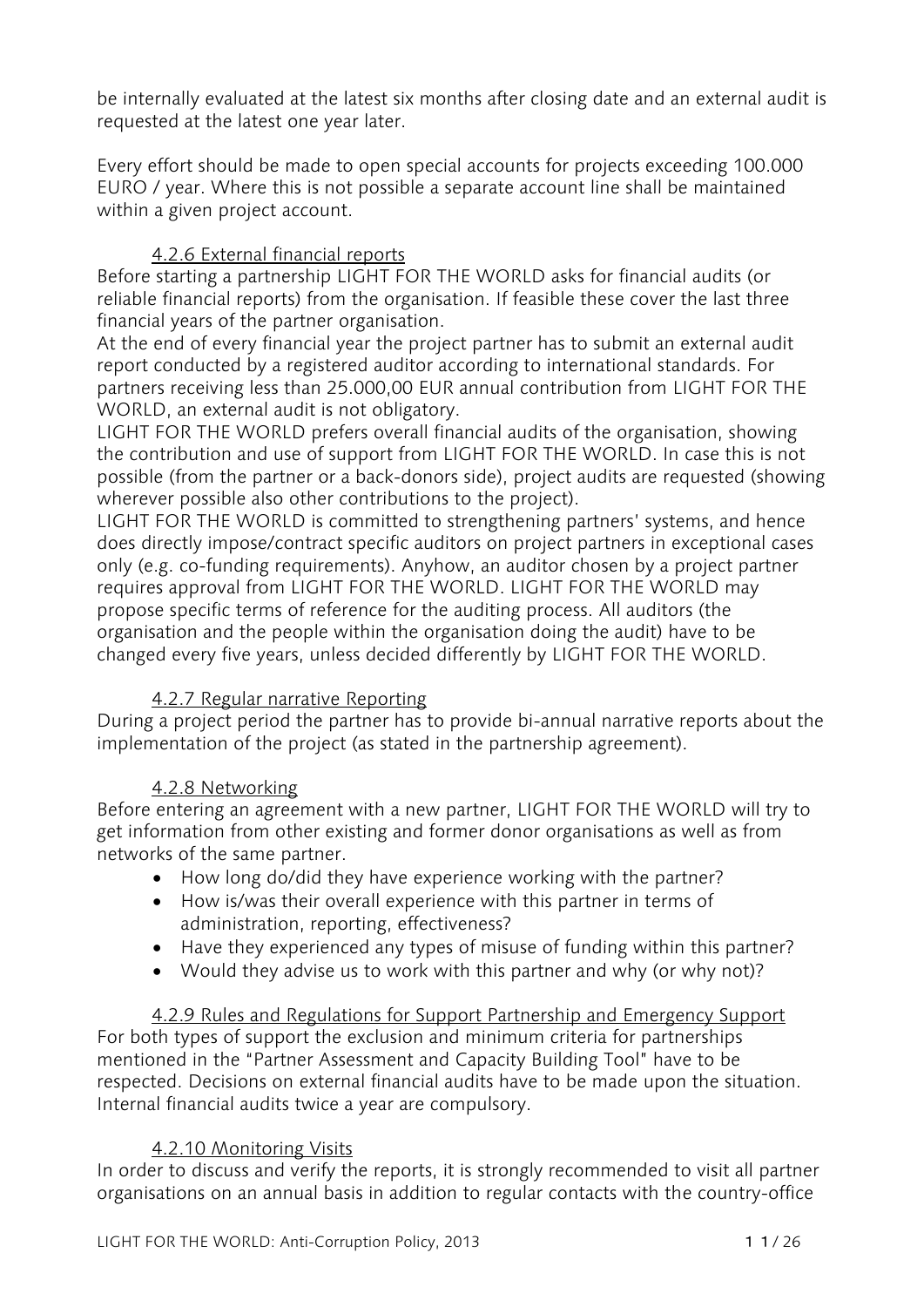staff. These visits are usually undertaken by the project officer in charge. It is strongly recommended that these missions are joint missions along with a second person from LIGHT FOR THE WORLD. As well as the beneficial exchange of knowledge, travelling together is seen as a preventive strategy that helps avoid corruption. During these visits general developments, specific administrative and programme assessments as well as sample checks on the partners' ICS are done (e.g. vehicle logbooks, accounting record, cash advances, etc.)

#### <span id="page-11-0"></span>5. Standard procedures in the event of suspected corruption

In case of corruption within LIGHT FOR THE WORLD's project/programme work, LIGHT FOR THE WORLD has a clear strategy on how to deal with the allegations and incidences. On the project level the legal base is the "Partnership Agreement" including the Anti-Corruption Clause.

The different types of corruption in practical NGO work, their implications/consequences for LIGHT FOR THE WORLD and respective guidelines are listed in Annex I.

#### <span id="page-11-1"></span>5.1. Processing suspicions

Concerns about a project partner of LIGHT FOR THE WORLD or about the actions of a specific staff member can be raised at any time (see Part I - chapter 3.1).

There are two different possibilities on who investigates the case:

- If the partner organisation itself is involved (e.g. the director/management, the board), LIGHT FOR THE WORLD investigates the case.
- If an employee of the partner organisation is involved, the head of the partner organisation and the immediate employee within LIGHT FOR THE WORLD in the country office as well as in the head office working with the partner are informed. LIGHT FOR THE WORLD offers support and does not investigate the case itself.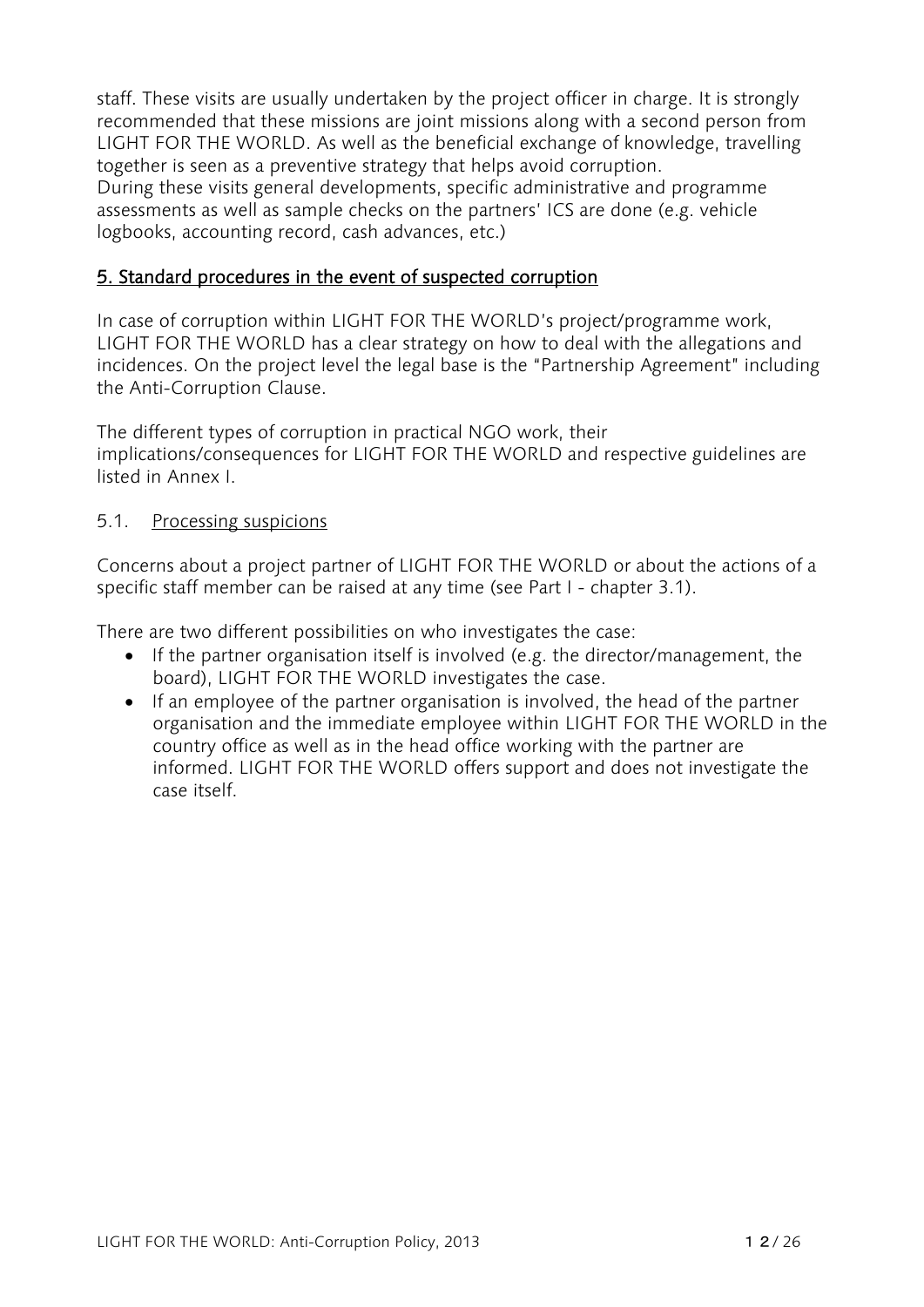#### Standard procedure when LIGHT FOR THE WORLD investigates the case:

- 1. *Information flow*: The project/programme officers within LIGHT FOR THE WORLD in the national office as well as in the country office are immediately informed. The Investigation will be conducted by the project officers and if necessary by another person from the management with greatest possible confidence. The next management level within LIGHT FOR THE WORLD and the complaints team is informed on the investigation.
- 2. *Information of senior management*: If the case of corruption could be of interest to the international press, the senior management is immediately informed of the investigation. If projects of the partner are funded by other Confederation members, they have to be informed immediately as well.
- 3. *Background check in incoming suspicion*: First of all proof is to be provided. What is the source of information? Is it from own observations, through media or through rumours? Rumours, information from third parties and denunciations must be properly checked in a serious but discrete way.
- 4. *Scope of corruption:* After a critical examination the estimated scope of the suspicion will be assessed. How serious is the suspicion and how serious is the impact on LIGHT FOR THE WORLD? In a lot of cases an external audit is conducted.
- 5. *Advices on how to settle the concern*: The investigation results are put together in a report with the major findings and clear recommendations on actions to be taken. The report is handed over to the next management level and the head of programmes for decision.
- 6. *Decision*: LIGHT FOR THE WORLD decides what should be done about the complaint and informs the partner in writing of the results of the inquiry, the decision taken and any conclusion attached to the decision.
- 7. *Sanctions*: The agreed sanctions are executed.
- 8. *Internal Information*: The complaints team receives a copy of the report as well as information on decisions taken and possible sanctions.

In all suspected Legal-Action-Cases the senior management and the director(s) has/have to be informed before the investigation starts.

<span id="page-12-0"></span>All cases have to be investigated by at least two persons from LIGHT FOR THE WORLD (ideal from different management levels). Overall, caution will be exercised. Dismissal and reporting to Police will be last action taken and only after careful considerations.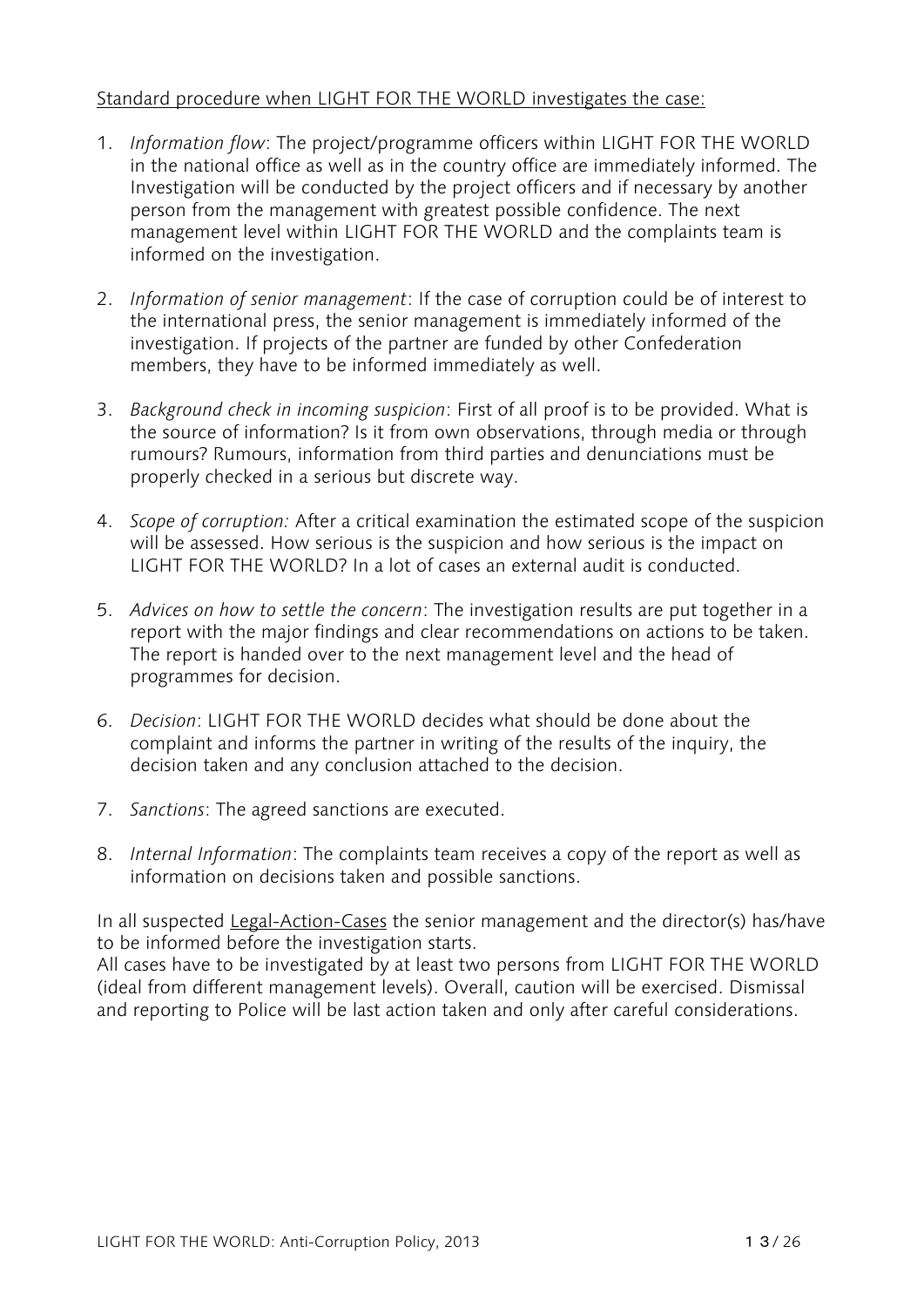#### 5.2 Legal-Action in case of verified corruption

LIGHT FOR THE WORLD complies with rules and regulations of the national law and cooperates with the respective legal authorities. In case of violations/infringements of applicable laws legal measures will be taken, except:

- the life & health or security of persons is endangered
- there is evidence that the authorities are corrupt
- human rights are likely to be violated
- disproportionate financial and reputation risks for LIGHT FOR THE WORLD

These forms of corruption are listed in Annex IV (Checklist).

The partner is further requested to repair the damage caused by the corrupt behaviour (return or repay amounts, etc.) and to stop, reveal and improve the conditions that led to corruption. Decisions are made as to the status of the partnership and the possibility of continuation of the programme /project in view of the events.

#### <span id="page-13-0"></span>5.3 Donor information

When there is a well-founded suspicion of severe corruption in a project, funded by external (co-) donors (EU, ministries, foundations, major donors, etc.) and in case the investigation confirms the suspicion, the relevant (co-)donor will receive an complete account of the event, its gravity and the steps taken to correct it and to avoid similar cases in the future – in addition we inform relevant sister organisations.

# <span id="page-13-1"></span>PART III: Internal Documentation and External Information

#### <span id="page-13-2"></span>6. Internal Documentation

All verified cases are published in an internal document for all the confederation members, including recommendations and lessons learnt. This mechanism supports LIGHT FOR THE WORLD in order to prevent similar cases in the future and supports transparency within the organisation. The personal details are dealt within the strict confidence in line with this Policy.

#### <span id="page-13-3"></span>7. External Information

On Annual basis an external report on Anti-Corruption and Transparency is produced, to give an organisational overview of (suspected) corruption cases: the number of complaints, their nature, the way in which they were settled; all information is anonymised.

The existence of the report is mentioned on the international homepage and can be ordered on request.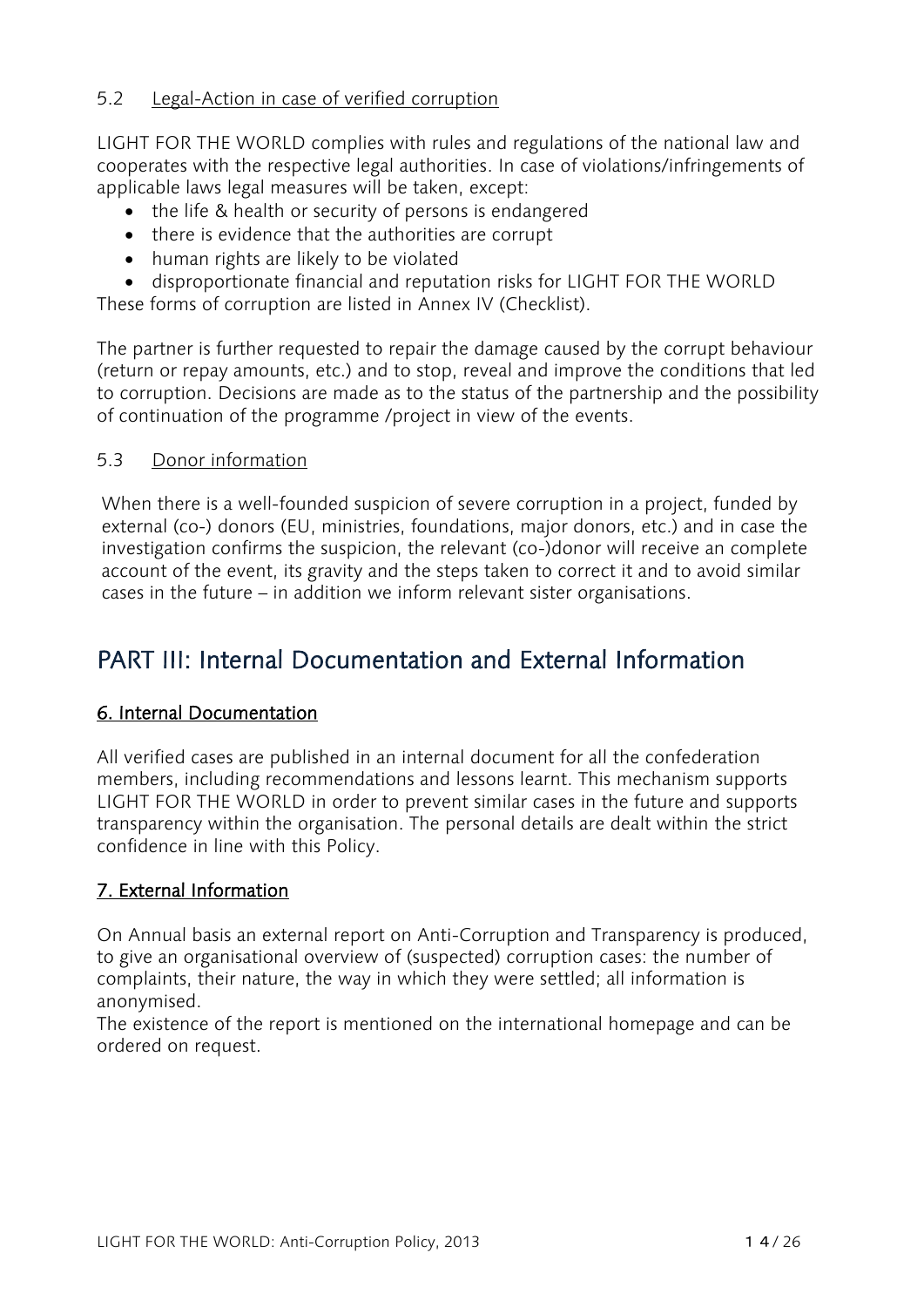## ANNEX I - The different faces of corruption

Annex I shows the different types of corruption in practical NGO work, their implications/consequences for LIGHT FOR THE WORLD and respective guidelines. Some of the cases have to be treated according our Legal-Action-Policy. These cases are listed in Annex IV.

#### Supportive Questions for all faces of corruption

The Guidelines and Principles indicated in Annex 1 give support to all employees and stakeholders of LIGHT FOR THE WORLD as well as for their project partners. However there are people behind every organisation and every partnership. These people have to make their own decisions on a daily basis. In order to protect their own integrity and to prevent the following questions can be helpful in the decision -making process<sup>2</sup>:

- Are my actions in accordance with the law?
- How would my colleagues judge my actions?
- How would the public judge my actions?
- How would the press / media report on my actions?
- How would sponsors and donors judge my actions?
- Would it damage my employer's reputation and the work of LIGHT FOR THE WORLD if my actions were to be publicly revealed?

#### Forms of Corruption

1 Corruption and Bribery 2 Fraud and Theft **3** Conflict of Interest 4 Abuse of Power and Extortion/Blackmail 5 Nepotism and Favouritism 6 Gifts

 $\overline{a}$ 

<sup>2</sup> KNH Anti-Corruption Code of Conduct

LIGHT FOR THE WORLD: Anti-Corruption Policy, 2013 15/26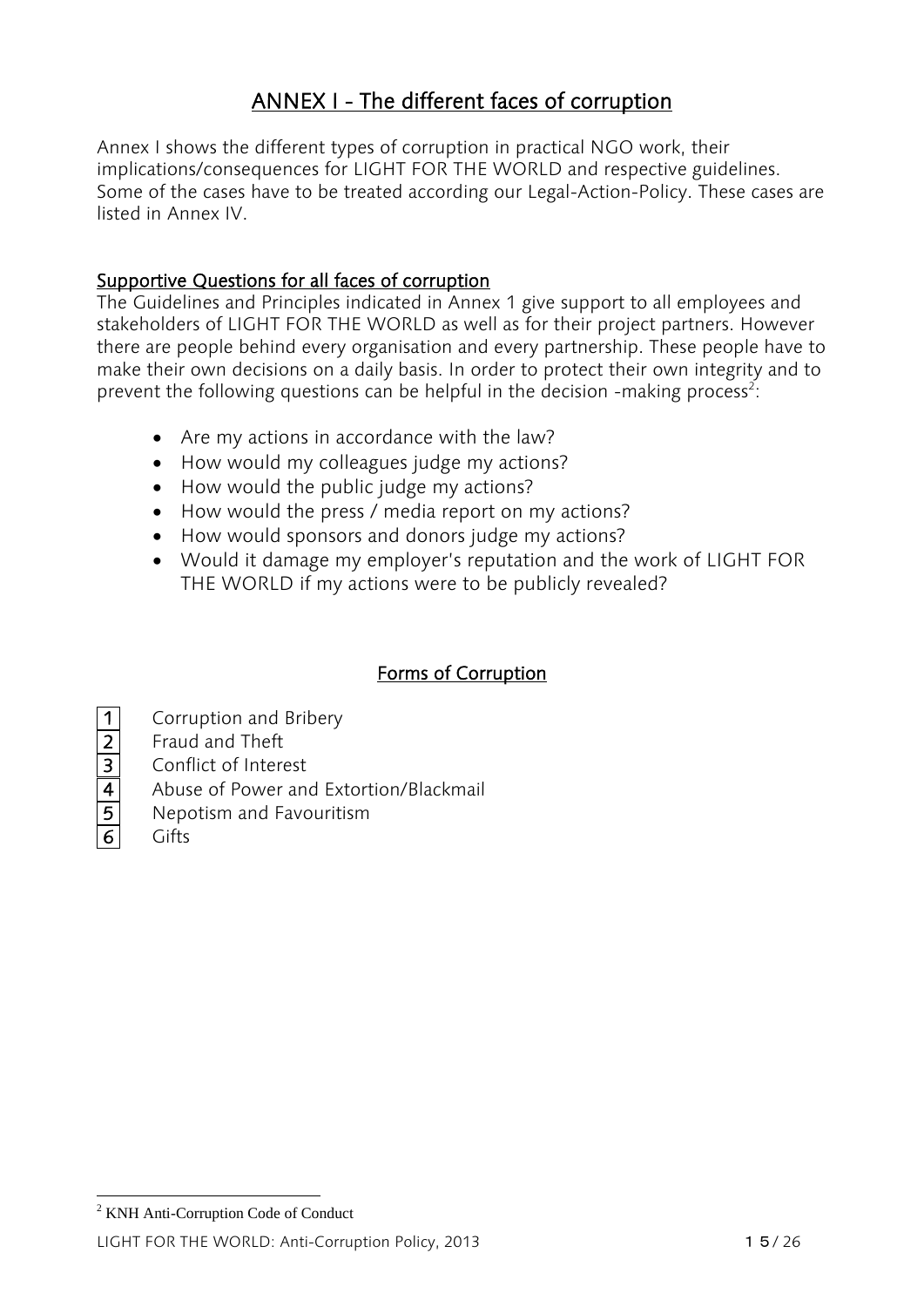### 1 | Corruption and Bribery

Corruption is defined by Transparency International as the abuse of entrusted power for private gain<sup>3</sup>.

Bribery is defined as the act of offering someone money, services or other valuables, in order to persuade him or her to do something in return<sup>4</sup>.

#### Possible forms of Corruption and Bribery:

Monetary:

- Faked invoices or accounts (misuse of project funds)
- A wedding was accounted as a conference
- **Private dinners in restaurants**
- $\blacksquare$  Kickbacks
- Speed-up bribery for civil servants

Not monetary:

- Not agreed upon private use of a company/project car, equipment, etc.
- Receiving full-time payment for part-time work
- **Private use of the project related infrastructure for something else**

#### Implications / Consequences for LIGHT FOR THE WORLD:

Low level corruption and bribery is an epidemic in some countries, in which LIGHT FOR THE WORLD operates. Bribery and corruption conflict with the values of LIGHT FOR THE WORLD. Regular project visits and a solid relation to the partners minimise these risks.

Guidelines and Principles:

- **LIGHT FOR THE WORLD does not accept bribery or corruption in any form.** Only exception: The life or health of employees of LIGHT FOR THE WORLD is endangered.(e.g. bypass a roadblock, to bail themselves out of unwarranted custody, etc) . In this case documentation and information to the management is necessary.
- Abusing the position within a project of LIGHT FOR THE WORLD for personal gain is prohibited.
- The employees and project partners of LIGHT FOR THE WORLD do not receive bribes from potential partners in order to make contracts.
- The employees of LIGHT FOR THE WORLD do not receive bribes from current partners in order to speed-up a payment or in order to release a payment without the necessary documents.
- **LIGHT FOR THE WORLD bases the cooperation with partner organisations on** mutual ownership, accountability, participation, equality and harmonisation.
- LIGHT FOR THE WORLD does not bribe in order to influence his partners or obtain favours.
- Making contributions to political parties is prohibited in any form.
- Partners, which are known to receive bribes or pay bribes, will not be granted from LIGHT FOR THE WORLD.

 $\overline{a}$ 

<sup>3</sup> Transparency International, http://www.transparency.org/news\_room/faq/corruption\_faq <sup>4</sup> Anti-Corruption Policy, Dan Church Aid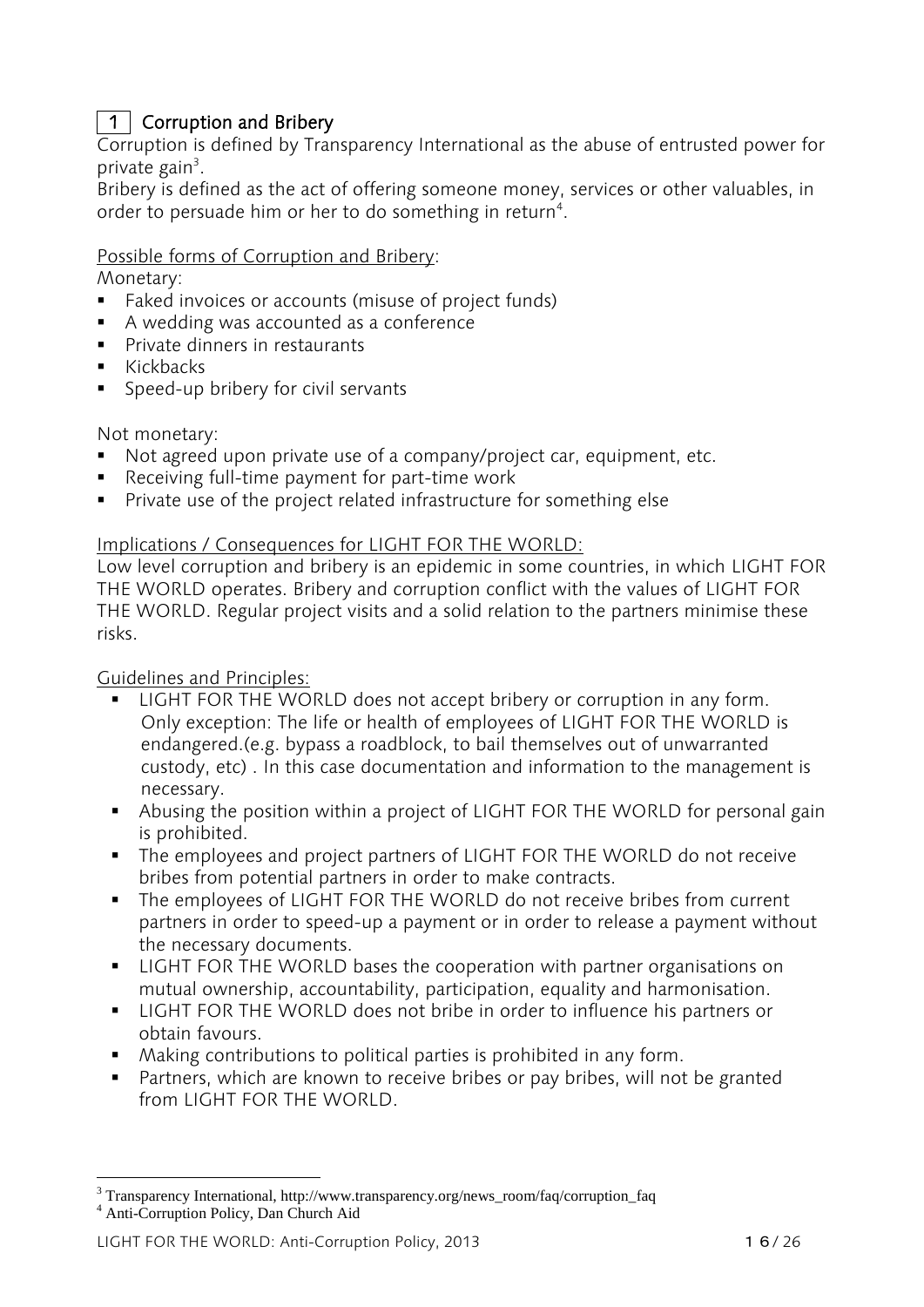### 2 | Fraud / Embezzlement and Theft

In the broadest sense, a fraud is an intentional [deception](http://en.wikipedia.org/wiki/Deception) made for personal gain or to damage another individual. There are a lot of different forms of fraud (e.g. trickery or false pretences, deceit, etc.). The specific legal definition varies by legal jurisdiction. Fraud is a [crime,](http://en.wikipedia.org/wiki/Crime) and also a [civil law](http://en.wikipedia.org/wiki/Civil_law_(common_law)) violation<sup>5</sup>.

Embezzlement is defined as the misappropriation of property or funds.

Theft is the generic term for all crimes in which a person intentionally and fraudulently takes personal property of another without permission or consent and with the intent to convert it to the taker's use (including potential sale) $^6$ .

Possible forms of Fraud / Embezzlement and Theft:

- **False documentation in order to receive project money**
- **Lying about qualifications**
- Abusing power/knowledge to steal cash and equipment from office
- **Misusing funds**
- **Purchasing of private goods with project funds**
- Selling spare parts of e.g. a car and pretending that it was broken
- Receiving money from sold goods are not reported and/or banked

#### Implications / Consequences for LIGHT FOR THE WORLD:

Serious fraud or theft can literally ruin a charitable organisation. The effect of bad publicity as a consequence of fraud could be enormous. LIGHT FOR THE WORLD is also vulnerable to fraud or theft arising from partner organisations, which are acting on behalf of LIGHT FOR THE WORLD.

Guidelines and Principles:

- **LIGHT FOR THE WORLD does not accept any form of fraud or embezzlement.**
- All forms of fraud / embezzlement and theft will be reported to the respective authority.
- Fraud / Embezzlement and theft are illegal and must not be used as method to gain personal or professional advantages.
- No instalment is released without an appropriate financial report (in urgent cases like earthquakes, floods, etc. exceptions can be made)
- Rules for accounting and documentation shall be applied at all times.
- All employees and trustees of LIGHT FOR THE WORLD are encouraged to be vigilant for signs of fraud or theft within their work.
- All employees and project partners are encouraged to report any concerns they have without fear of disadvantages or victimisation.
- Reported suspicion of fraud or theft will be confidentially investigated.
- Any contract with any third party that is found to have been directly involved in fraudulent activities will be terminated.

<sup>5</sup> Wikipedia: Fraud

 $\overline{a}$ 

6 http://legal-dictionary.thefreedictionary.com/theft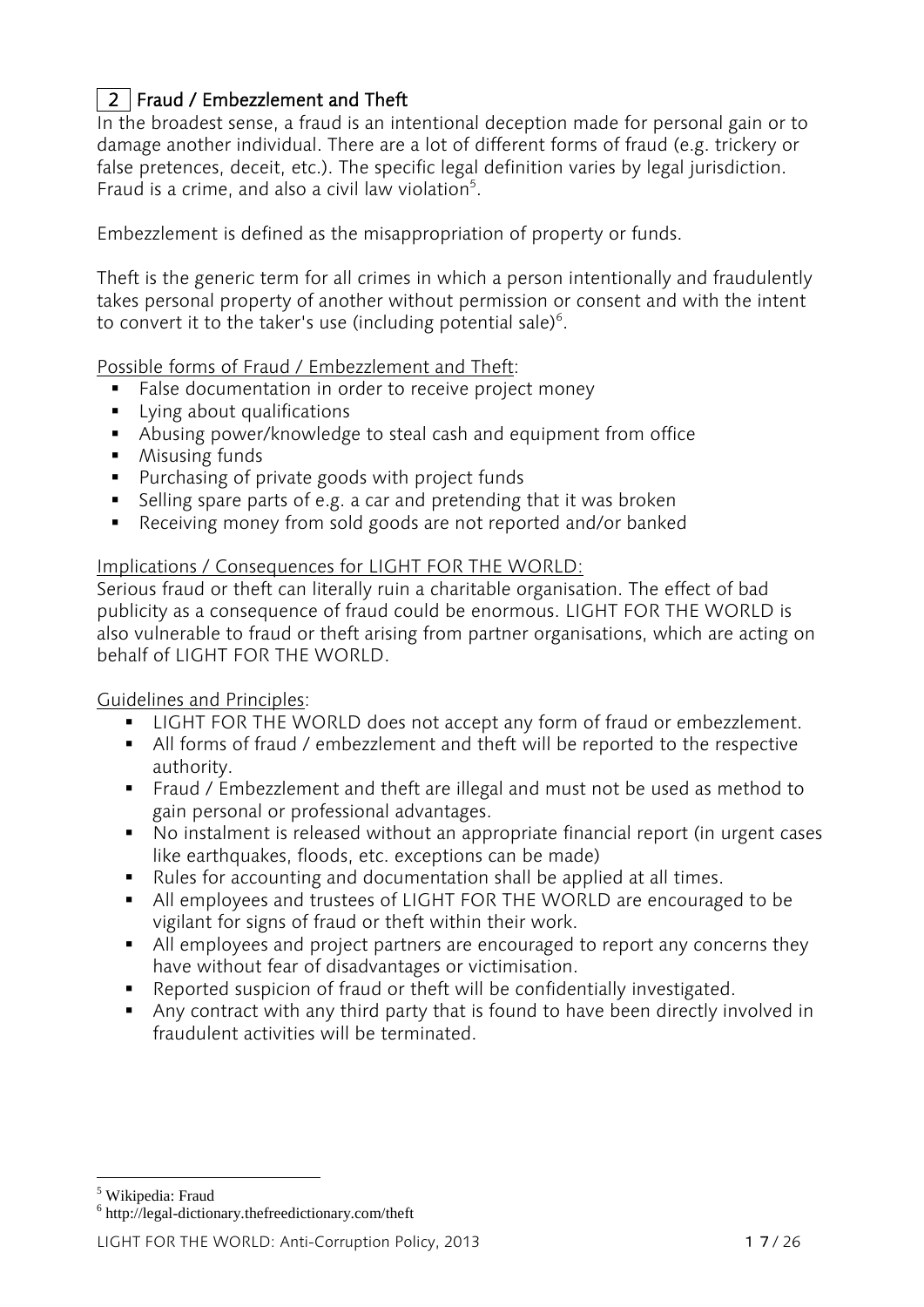### 3 Conflict of Interest

Conflict of interest is a private interest which could influence the professional performance<sup>7</sup>.

#### Possible forms of Conflicts of Interests:

- Project employee is involved in another independent business venture or performs work for another organisation, which devotes time and effort to the business of his project work within LIGHT FOR THE WORLD
- Diversion of a business opportunity to another organisation

#### Implications/Consequences for LIGHT FOR THE WORLD:

Avoiding conflicts of interests is an important principal on preventing corruption. It arises from situations in which the employees or the project partner of LIGHT FOR THE WORLD have a private interest that could influence the professional work. Conflicts of interests are not necessarily corrupt, but the corruption can lie in the manner in which they are identified and managed. The staff members and project partners are expected to show good judgement in order to make the right decision and when in doubt it is important to contact the immediate line manager. Most forms of corruption are the result of conflicts of interests.

#### Guidelines and Principles:

- The employees and project partners of LIGHT FOR THE WORLD will avoid conflict of interests between their personal interests and the interests of the organisation.
- If the employee is not sure about his/her personal judgement on single decisions he/she is required to ask the superior or a colleague how he/she would decide.
- Employees are prohibited from entering or sustaining any other working relationship – including part-time work or marginal employment - without prior information.
- No employee or project partner may engage in an independent business venture, produce work or perform services for another organisation to the extent that the activity prevents the employee from devoting, the time and efforts to the business of LIGHT FOR THE WORLD as required by his or her position
- Should a conflict of interest arise, the management will be informed immediately, in order that decision making authority can be transferred to another person within the management.

#### 4 Abuse of Power and Extortion/Blackmail

Influence of persons or institutions for private purpose by using the official position or offering them personal advantages<sup>8</sup>.

Blackmailing is the extortion of money or something else of value from a person by the threat of exposing a criminal act or discreditable information.

 $\overline{a}$ <sup>7</sup> Anti Corruption Policy Paper Dan Church Aid

<sup>8</sup> Anti Corruption Policy DanChurch Aid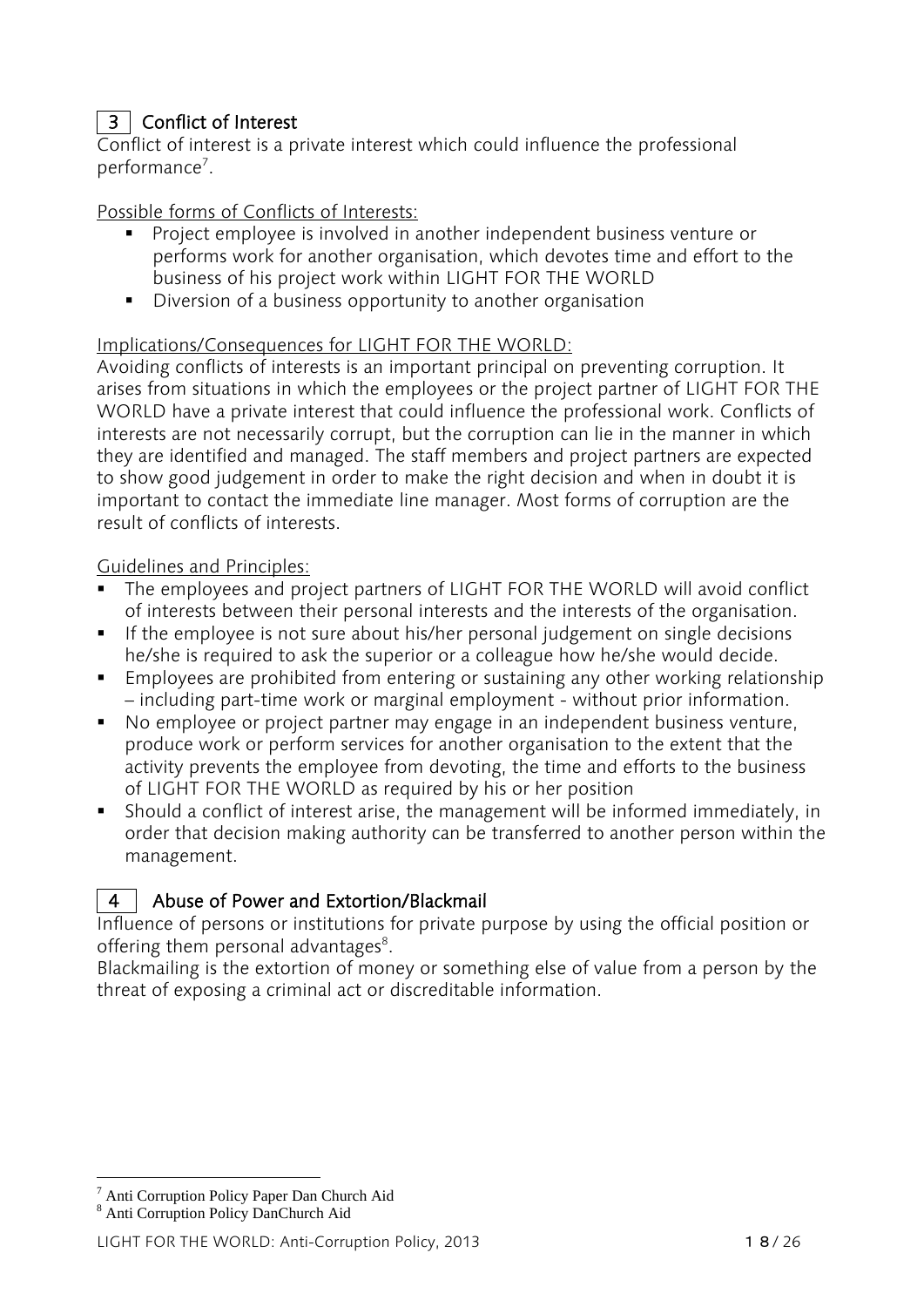#### Possible forms of abusing of power and extortion:

- **Threaten an employee to release him/her if he or she does not get into sexual** relations with the superior.
- Abuse of power in order to gain personal favours like private support in the employee's off time.

#### Implications/Consequences for LIGHT FOR THE WORLD:

Abuse of power and extortion given through the professional status for private gain is not accepted by LIGHT FOR THE WORLD.

#### Guidelines and Principles:

- The employees and project partners of LIGHT FOR THE WORLD will not use their official position in order to gain private advantages.
- Any form of extortion is prohibited in the project work of LIGHT FOR THE WORLD
- The employees and project partners of LIGHT FOR THE WORLD shall not use their power in order to get personal favours or services done by employees.
- Abuse of power in order to gain sexual favours is strictly prohibited.

#### 5 Nepotism and Favouritism

Preferential treatment of family, friends or other personal relations in recruitment, procurement, aid delivery or other situations

Possible forms of nepotism and favouritism:

- Offering employment to a relative or friend despite the fact that there are others who are better qualified.
- Despite the procurement and economic rules inferior/more expensive bids are accepted because of private contacts.
- Family members, friends or other personal relations are preferred in services delivered by the project.

#### Implications/Consequences for LIGHT FOR THE WORLD:

Nepotism is in some cultures seen as normal practice. It has developed over years and is a part of their daily life. In some cultures people are expelled from their families if they break these rules. Therefore the approach how to fight nepotism has to be done in a very sensitive way. Nevertheless it cannot be seen as a common practise in the project work of LIGHT FOR THE WORLD.

#### Guidelines and Principles:

- Friends, families and other personal relations will not be favoured in recruiting, procurement, aid delivery or other situations.
- In recruitment at country offices the decision has to be taken by the country office representative and a second person
- In some cases, if conflicts of interests are handled, it can be accepted to hire/work with family or close friends but this has to be approved by the senior management (or by the Board in case it concerns the senior management).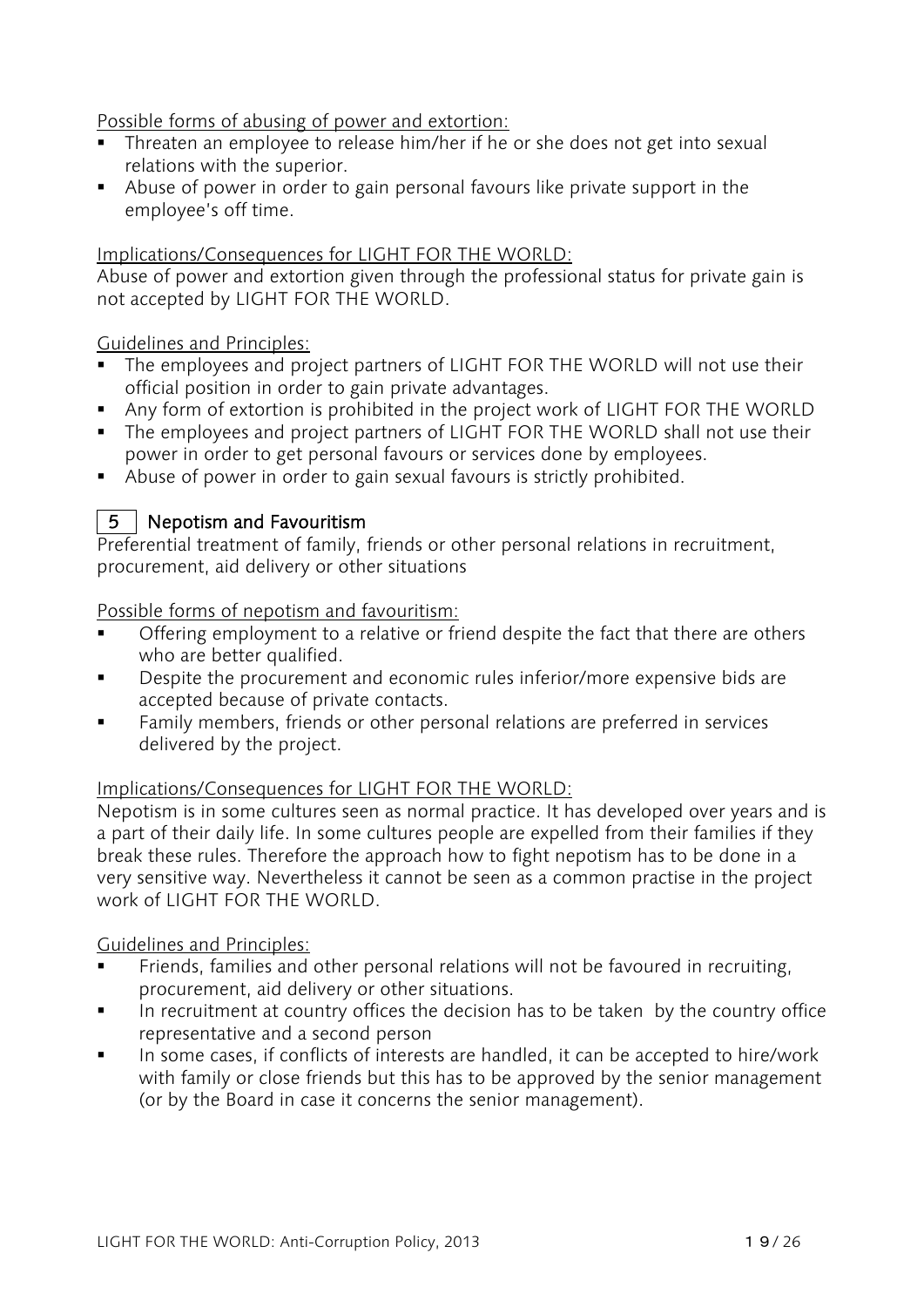- **IF** In general personal relationships between an employee and his/her superior have to be disclosed, the management shall transfer decision making authority to another person within the organisation.
- To avoid favouritism and nepotism in procurement the agreement must be awarded to the most economically and advantageous offer, as stated in the contract.
- Family members are not allowed to be included in a recruiting decision committee. This includes employment related decisions regarding a family member or other person with whom the employee has a close personal relationship.
- No employee or family member may have, directly or indirectly, a significant financial interest in any business organisation which does business with LIGHT FOR THE WORLD unless the interest has been fully disclosed in writing to the employee's superior.

### 6 Gifts

Receive of any gifts or other favours that may influence the decision of a person.

Possible forms of receiving gifts:

- While visiting a project partner abroad, a disproportional or expensive gift is given to the employee.
- Gifts are given to the project staff in order to receive services.
- Gifts to officials are made in order to speed up a process

#### Implications/Consequences for LIGHT FOR THE WORLD:

Small gifts are often tradition and a form of hospitality in the programme countries of LIGHT FOR THE WORLD. Not accepting them would be an expression of disrespect. Nevertheless there is a fine line between traditional and hospitality gifts and such ones which should influence the performance and decisions of the employee. Employees of LIGHT FOR THE WORLD do not give or receive gifts which are more expensive then around 30€ (invitations to dinner etc. are included).

In some countries a common practise are speed-up gifts. However project partners of LIGHT FOR THE WORLD will not practise this practice in any projects supported by LIGHT FOR THE WORLD.

#### Guidelines and Principles:

- Direct or indirect gifts or others favours that may influence the performance may not be accepted or given.
- Cash gifts are never accepted
- All employees and project partners are expected to show good judgment on the kind of gift they receive – when in doubt inform or ask a superior.
- Minor gifts may be accepted in order to respect local traditions and conventional hospitality (in no case more expensive than a counter value of around 30€).All minor gifts have to be shared with the colleagues.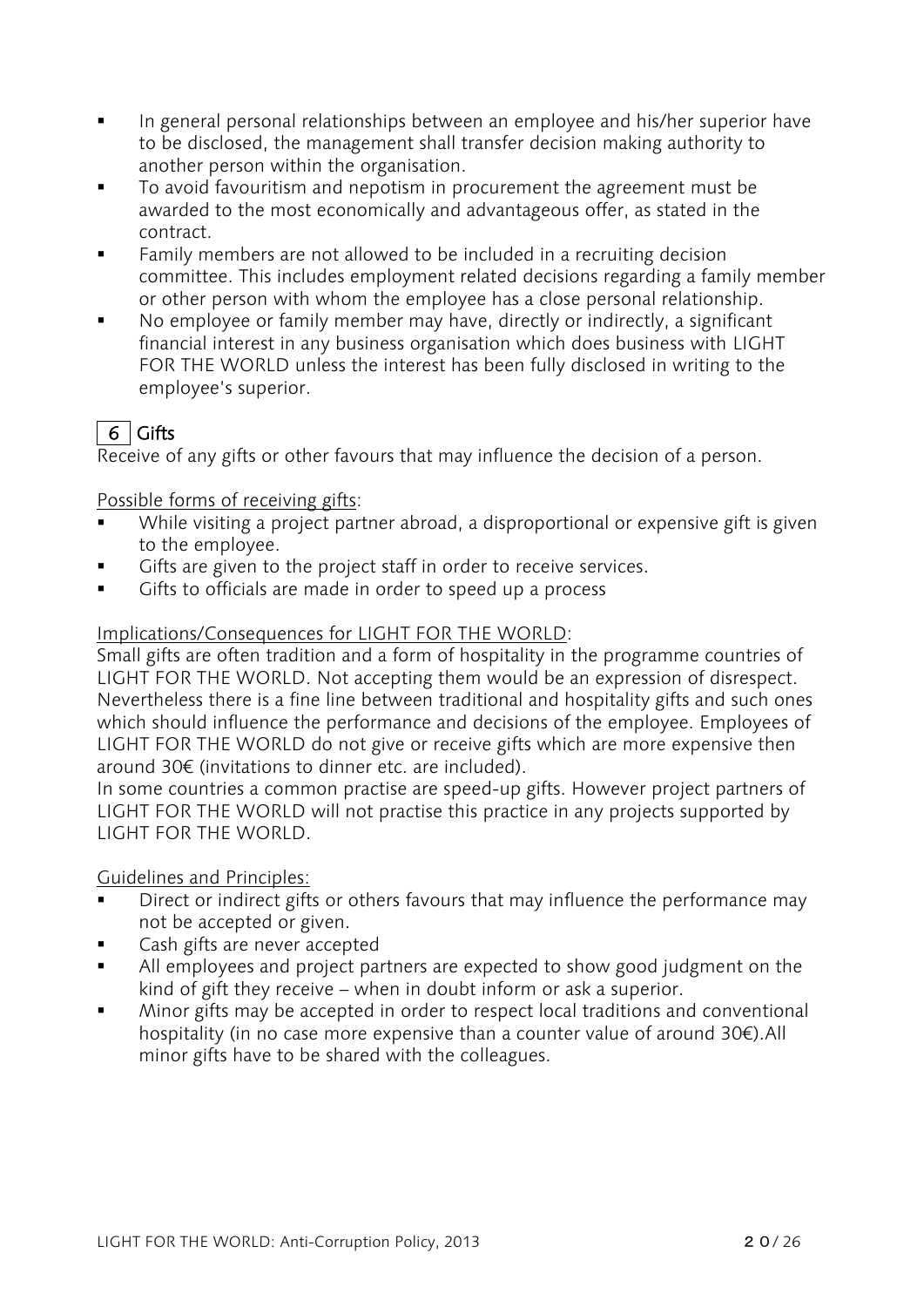## Annex II – Clause for partnership agreements

The contract partners are obliged not to offer third parties advantages of any kind, whether directly or indirectly, nor are they to accept gifts, secure or demand advantages, for themselves or others, directly or indirectly which are deemed or possibly deemed an illegal act or bribery.

(Clause from Bred for All)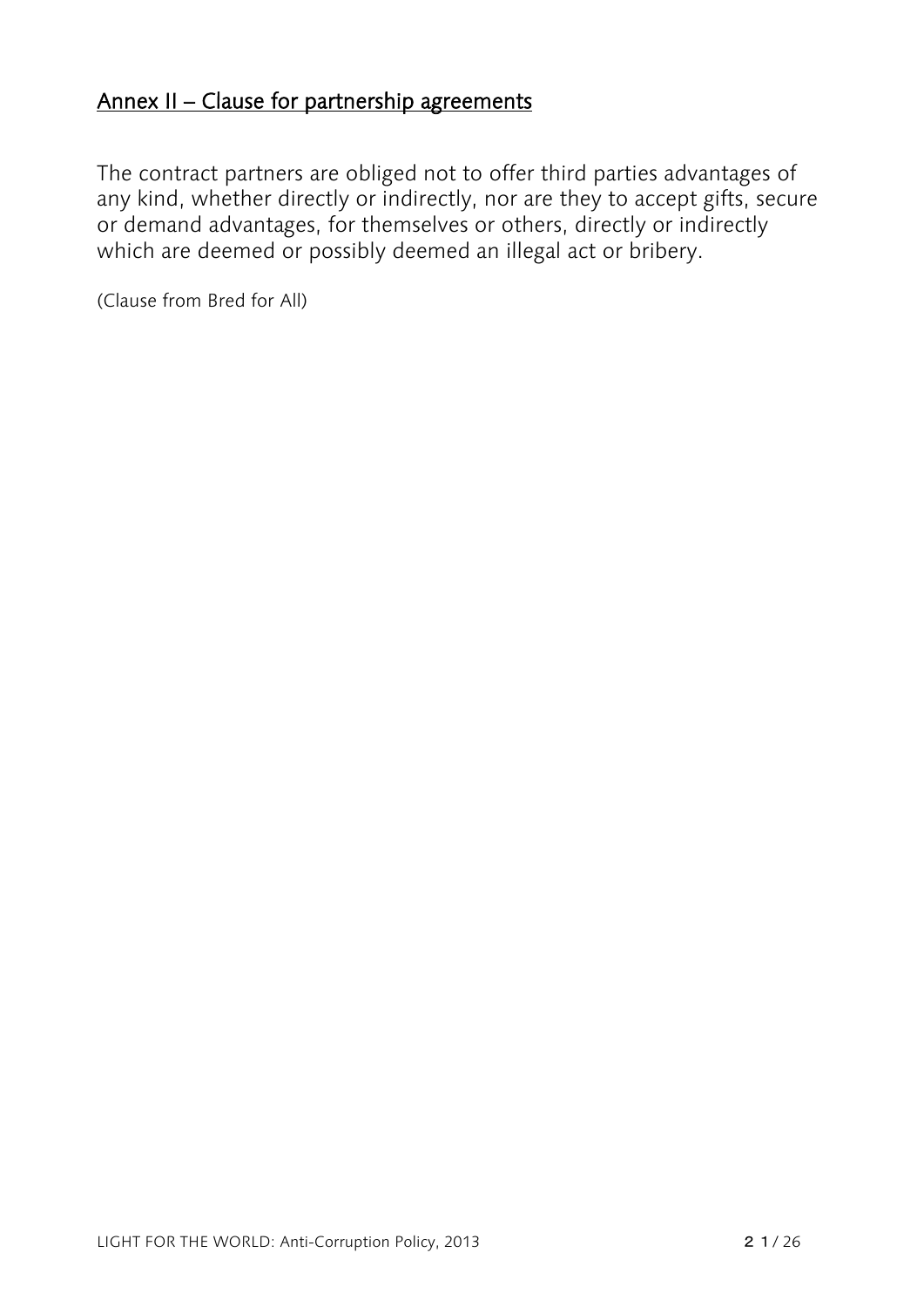# ANNEX IIIa – Checklist in case of a complaint within the confederation

When a complaint reached you please check that each of the following points is complete and respects the following criteria:

| Name of the person/partner suspected:                             | Checked | <b>Not</b><br>checked | <b>Remarks</b> |
|-------------------------------------------------------------------|---------|-----------------------|----------------|
| Legal-Action-Cases: The director(s) (or board) has/have to be     |         |                       |                |
| informed before the investigation starts.                         |         |                       |                |
| Information flow: The concern letter/eMail will be forwarded      |         |                       |                |
| directly to the immediate superior (if not directly informed) of  |         |                       |                |
| the person/persons suspected. If the suspected person is the      |         |                       |                |
| director of a confederation member, it will be dealt with by the  |         |                       |                |
| respective board. The immediate superior dealing with the         |         |                       |                |
| complaint will confirm receipt to the complaint team.             |         |                       |                |
| Inform senior management: If the case of corruption could be of   |         |                       |                |
| interest to the national/int. press, the senior management is     |         |                       |                |
| immediately informed of the investigation.                        |         |                       |                |
| Background check on incoming suspicion: The investigation will be |         |                       |                |
| conducted by the superior and the next line manager is kept up    |         |                       |                |
| to date. The suspected person has the chance to describe his/her  |         |                       |                |
| view of the concern. If there is a good reason for not involving  |         |                       |                |
| the suspected person, or if the reporting person is not satisfied |         |                       |                |
| with the way in which the reported concerns were addressed,       |         |                       |                |
| this should conveyed to the next level of management.             |         |                       |                |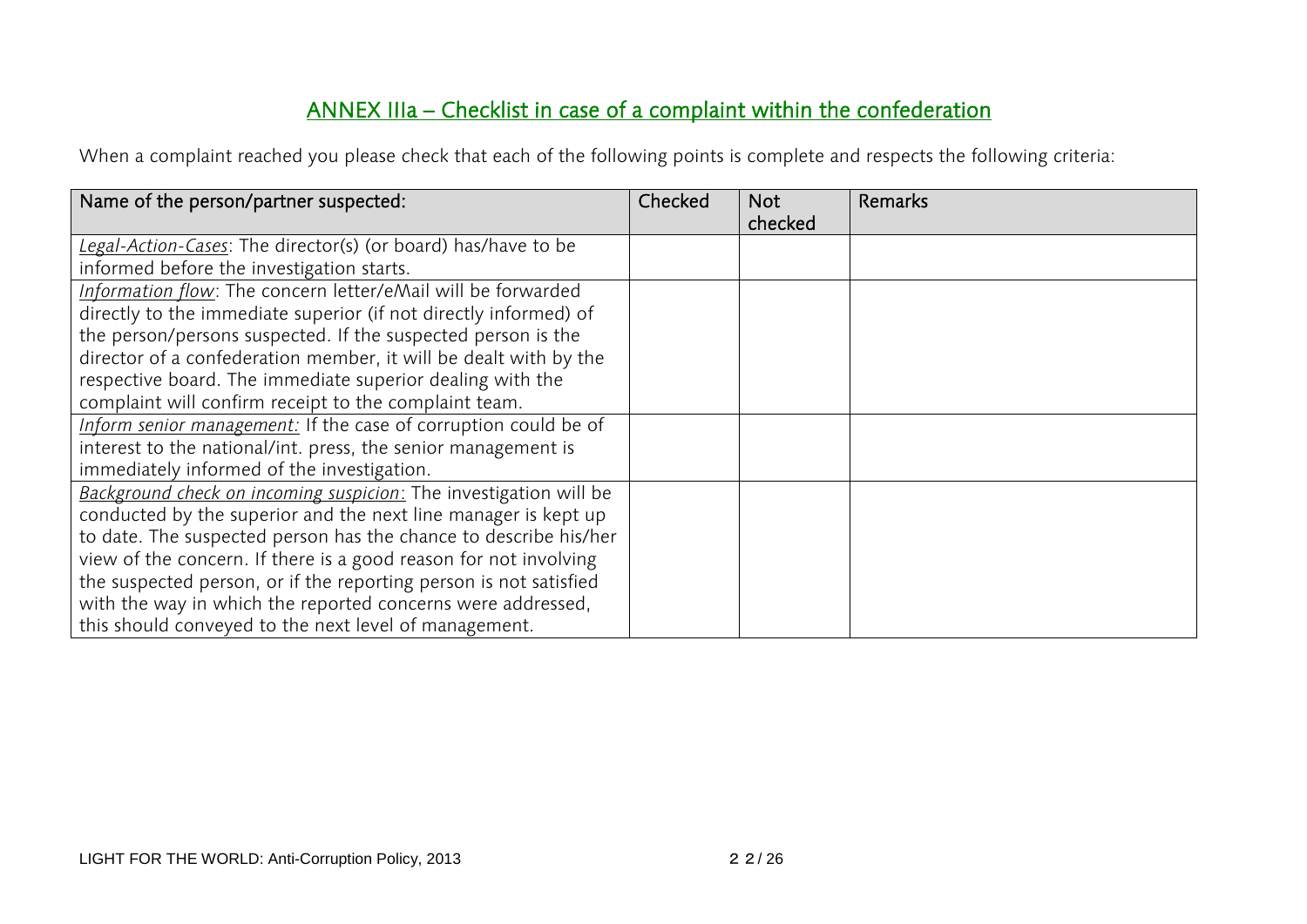| Advice on how to settle the concern: After investigation the       |  |  |
|--------------------------------------------------------------------|--|--|
| superior advises the next level of management on how to settle     |  |  |
| the complaint by sending them a report containing his/her          |  |  |
| findings, recommendations and the views of the suspected           |  |  |
| person, the complainant and relevant staff member. The report      |  |  |
| may also include general recommendations to enhance the ICS        |  |  |
| and/or current practices.                                          |  |  |
| Decision: The senior management then decides what should be        |  |  |
| done about the particular case and informs the persons involved    |  |  |
| in writing of the results of the inquiry, the decision taken and   |  |  |
| any conclusions attached to the decision.                          |  |  |
| Chance to appeal: After communicating the decision to the          |  |  |
| person in suspect, he/she has the chance to appeal and send        |  |  |
| his/her view to the respective chair of the board.                 |  |  |
| Sanctions: The agreed sanctions are executed.                      |  |  |
| Internal Information: The complaints team receives a copy of the   |  |  |
| report (4.) as well as information on decisions taken and possible |  |  |
| sanctions.                                                         |  |  |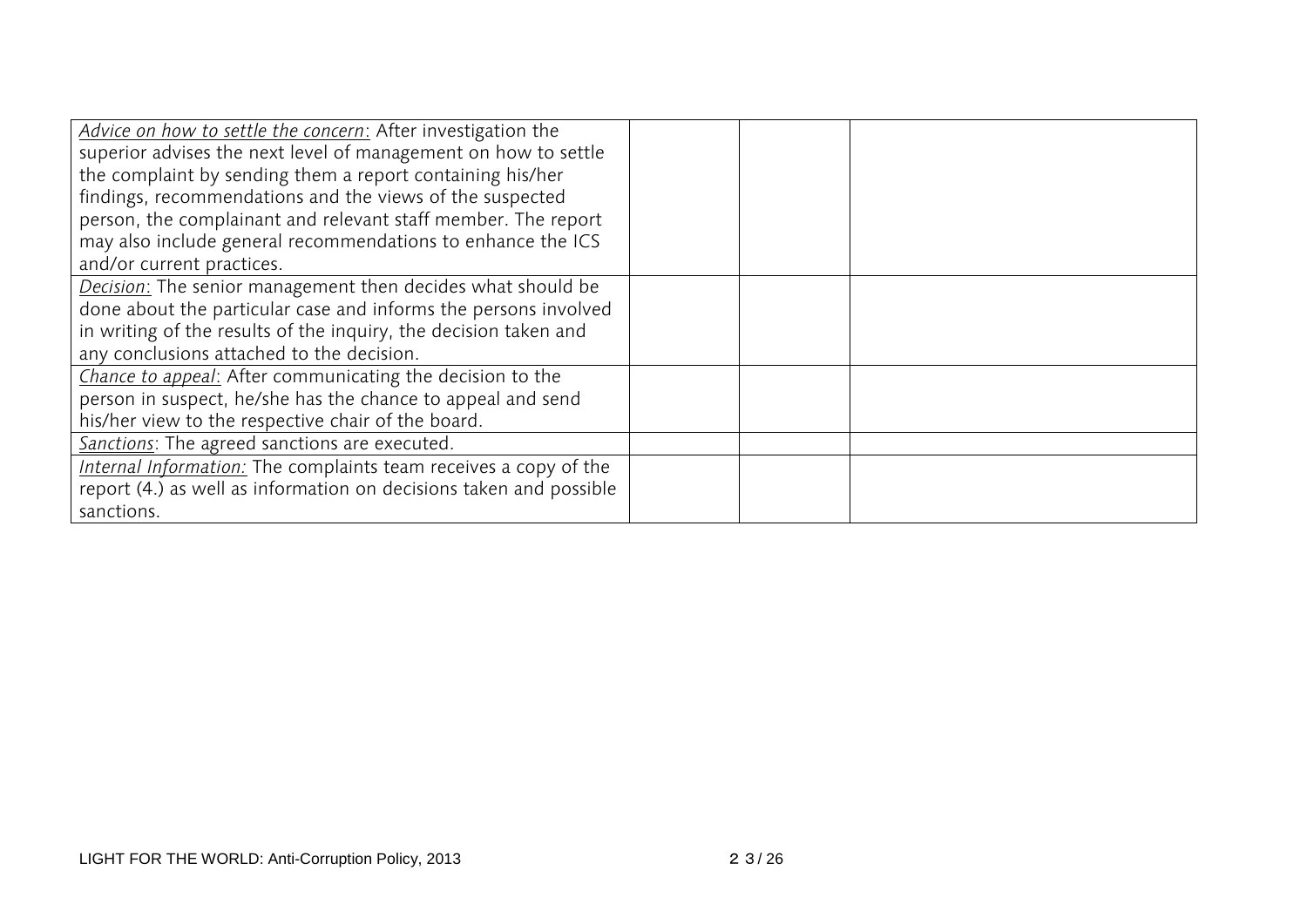# ANNEX IIIb – Checklist in case of a complaint in programme/project work

When a complaint reached you please check that each of the following points is complete and respects the following criteria:

| Name of the person/partner suspected:                               | Checked | <b>Not</b><br>checked | <b>Remarks</b> |
|---------------------------------------------------------------------|---------|-----------------------|----------------|
| Legal-Action-Cases: The director(s) (or board) has/have to be       |         |                       |                |
| informed before the investigation starts.                           |         |                       |                |
| Information flow: The project/programme officers within LIGHT       |         |                       |                |
| FOR THE WORLD in the national office as well as in the country      |         |                       |                |
| office are immediately informed. The Investigation will be          |         |                       |                |
| conducted by the project officers and if necessary by another       |         |                       |                |
| person from the management with greatest possible confidence.       |         |                       |                |
| The next management level within LIGHT FOR THE WORLD is             |         |                       |                |
| informed on the investigation.                                      |         |                       |                |
| Information of senior management: If the case of corruption could   |         |                       |                |
| be of interest to the international press, the senior management is |         |                       |                |
| immediately informed of the investigation. If projects of the       |         |                       |                |
| partner are funded by other Confederation members, they have to     |         |                       |                |
| be informed immediately as well.                                    |         |                       |                |
| Background check in incoming suspicion: First of all proof is to be |         |                       |                |
| provided. What is the source of information? Is it from own         |         |                       |                |
| observations, through media or through rumours? Rumours,            |         |                       |                |
| information from third parties and denunciations must be properly   |         |                       |                |
| checked in a serious but discrete way.                              |         |                       |                |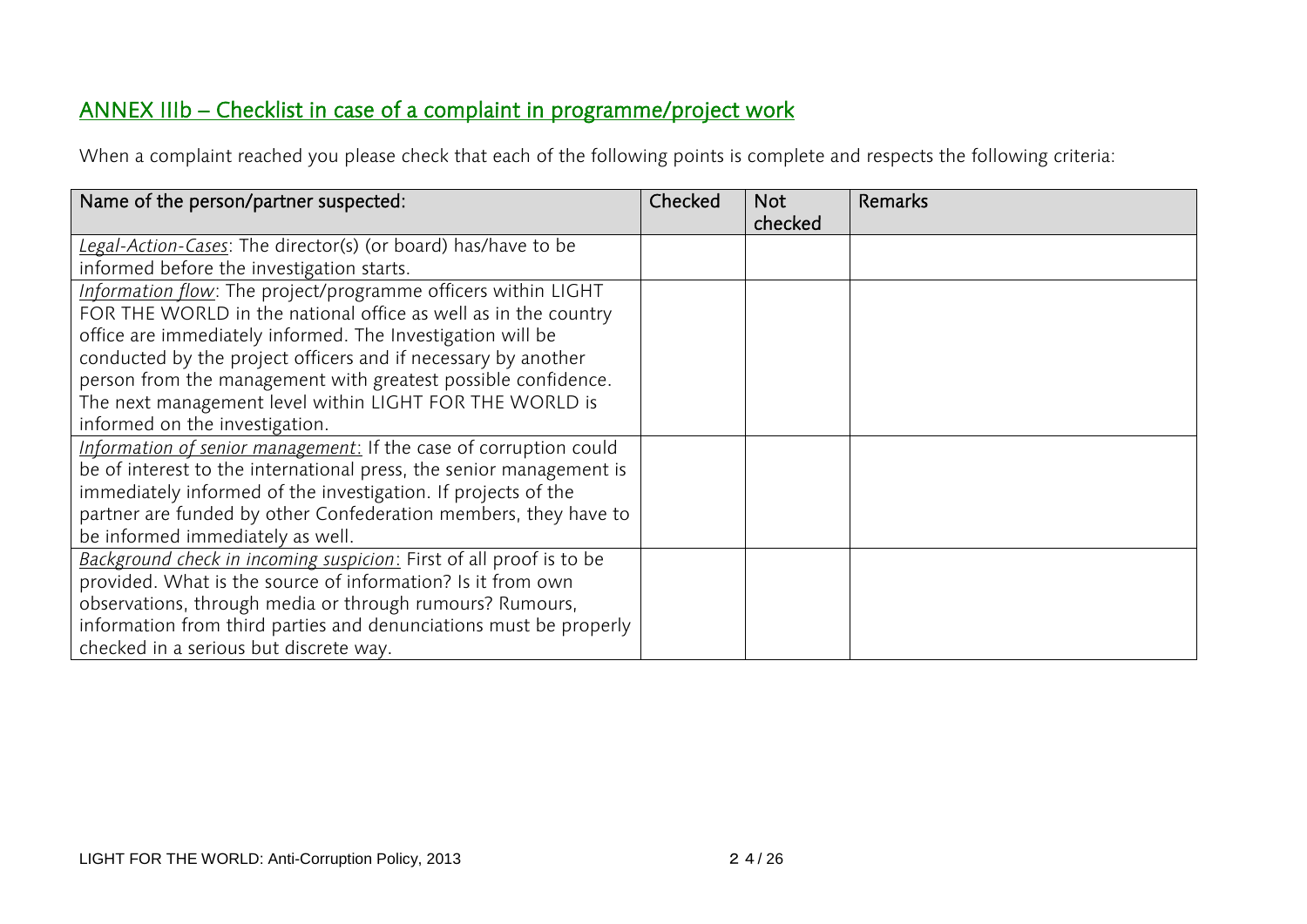| Scope of corruption: After a critical examination the estimated     |  |  |
|---------------------------------------------------------------------|--|--|
| scope of the suspicion will be assessed. How serious is the         |  |  |
| suspicion and how serious is the impact on LIGHT FOR THE            |  |  |
| WORLD? In a lot of cases an external audit is conducted.            |  |  |
| Advices on how to settle the concern: The investigation results are |  |  |
| put together in a report with the major findings and clear          |  |  |
| recommendations on actions to be taken. The report is handed        |  |  |
| over to the next management level and the head of programmes        |  |  |
| for decision.                                                       |  |  |
| Decision: LIGHT FOR THE WORLD decides what should be done           |  |  |
| about complaint and informs the partner in writing of the results   |  |  |
| of the inquiry, the decision taken and any conclusion attached to   |  |  |
| the decision.                                                       |  |  |
| <b>Sanctions:</b> The agreed sanctions are executed.                |  |  |
| Internal information: The complaints team receives a copy of the    |  |  |
| report as well as information on decisions taken and possible       |  |  |
| sanctions.                                                          |  |  |